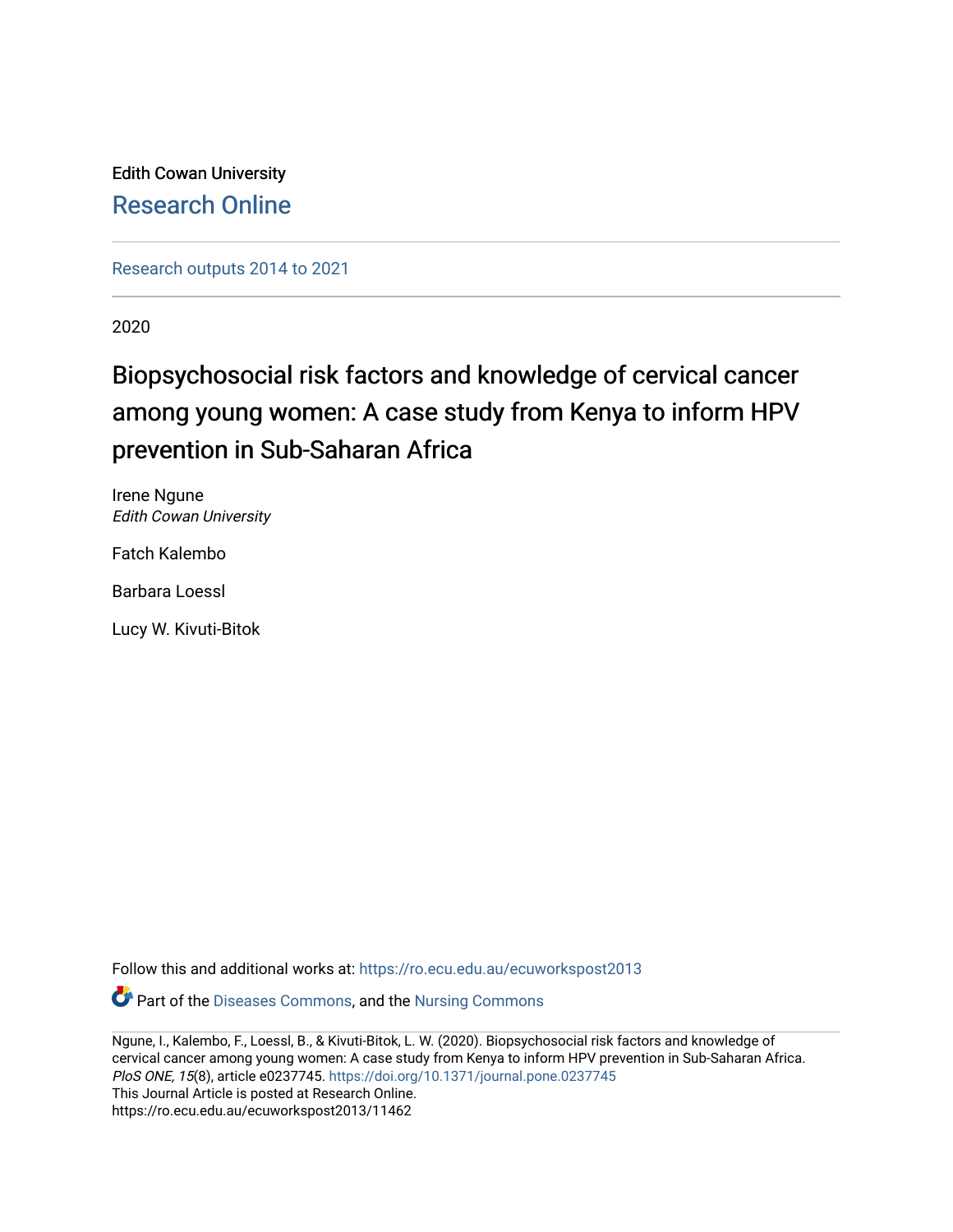

# **OPEN ACCESS**

**Citation:** Ngune I, Kalembo F, Loessl B, Kivuti-Bitok LW (2020) Biopsychosocial risk factors and knowledge of cervical cancer among young women: A case study from Kenya to inform HPV prevention in Sub-Saharan Africa. PLoS ONE 15 (8): e0237745. [https://doi.org/10.1371/journal.](https://doi.org/10.1371/journal.pone.0237745) [pone.0237745](https://doi.org/10.1371/journal.pone.0237745)

**Editor:** Hajo Zeeb, Leibniz Institute for Prevention Research and Epidemiology BIPS, GERMANY

**Received:** May 18, 2020

**Accepted:** July 31, 2020

**Published:** August 20, 2020

**Peer Review History:** PLOS recognizes the benefits of transparency in the peer review process; therefore, we enable the publication of all of the content of peer review and author responses alongside final, published articles. The editorial history of this article is available here: <https://doi.org/10.1371/journal.pone.0237745>

**Copyright:** © 2020 Ngune et al. This is an open access article distributed under the terms of the Creative Commons [Attribution](http://creativecommons.org/licenses/by/4.0/) License, which permits unrestricted use, distribution, and reproduction in any medium, provided the original author and source are credited.

**Data Availability Statement:** All relevant data are within the manuscript and its Supporting Information files. The authors do not own the data; RESEARCH ARTICLE

# Biopsychosocial risk factors and knowledge of cervical cancer among young women: A case study from Kenya to inform HPV prevention in Sub-Saharan Africa

# $\mathbf{F}$  Irene Ngune $\mathbf{D}^1$ , Fatch Kalembo<sup>1</sup>, Barbara Loessl<sup>2</sup>, Lucy W. Kivuti-Bitok $\mathbf{D}^3$ \*

**1** Faculty of Health Sciences, School of Nursing Midwifery and Paramedicine, Curtin University, Perth, Western Australia, Australia, **2** College of Science, Health, Engineering and Education (SHEE), Discipline of Nursing, Murdoch University, Murdoch, Western Australia, Australia, **3** School of Nursing Sciences, University of Nairobi, Nairobi, Kenya

\* LKIVUTIBITOK@GMAIL.COM, LUKIBITOK@UONBI.AC.KE

# Abstract

# **Background**

Cervical cancer is the second most common female reproductive cancer after breast cancer with 84% of the cases in developing countries. A high uptake of human papilloma virus (HPV) vaccination and screening, and early diagnosis leads to a reduction of incidence and mortality rates. Yet uptake of screening is low in Sub-Saharan Africa and there is an increasing number of women presenting for treatment with advanced disease. Nine women in their twenties die from cervical cancer in Kenya every day. This paper presents the biopsychosocial risk factors that impact on cervical cancer knowledge among Kenyan women aged 15 to 24 years. The findings will highlight opportunities for early interventions to prevent the worrying prediction of an exponential increase by 50% of cervical cancer incidences in the younger age group by 2034.

# **Methods**

Data from the 2014 Kenya Demographic and Health Survey (KDHS) was analysed using complex sample logistic regression to assess biopsychosocial risk factors of knowledge of cervical cancer among young women aged 15 to 24 years (n = 5398).

# **Findings**

Close to one third of the participants were unaware of cervical cancer with no difference between participants aged 15–19 years ( $n = 2716$ ) and those aged 20–24 years ( $n = 2691$ )  $(OR = 1; Cl = 0.69-1.45)$ . Social predisposing factors, such as lack of education; poverty; living further from a health facility; or never having taken a human immunodeficiency virus (HIV) test, were significantly associated with lack of awareness of cervical cancer (p<0.001). Young women who did not know where to obtain condoms had an OR of 2.12 (CI 1.72–2.61) for being unaware of cervical cancer. Psychological risk factors, such as low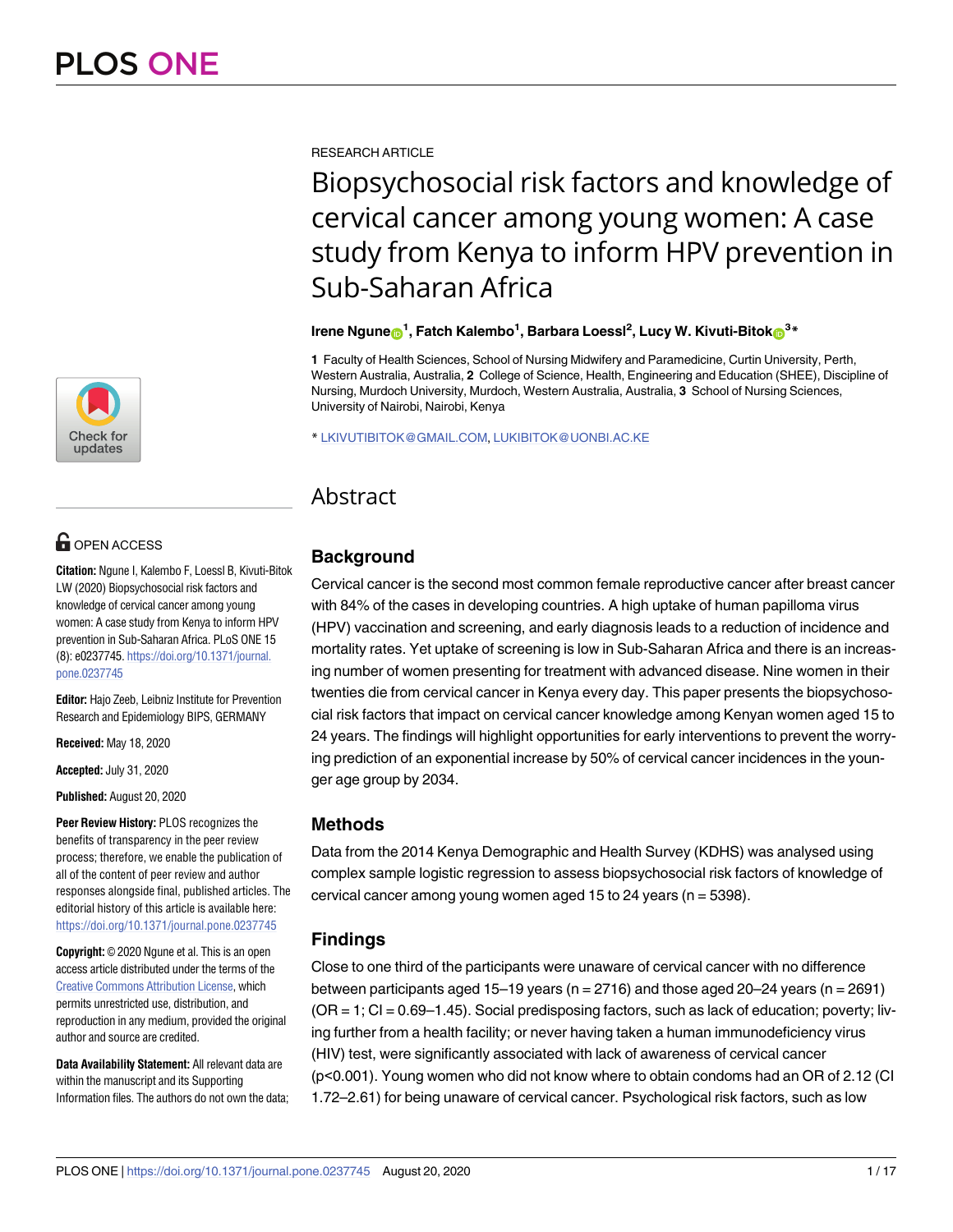<span id="page-2-0"></span>publicly available data from The DHS Program were used for this analysis. The data underlying the results presented in the study are available by submitting a Data Access Request through the following website, stating the objectives of the study and agreeing to the terms and conditions: [https://microdata.worldbank.org/index.php/catalog/](https://microdata.worldbank.org/index.php/catalog/2544) [2544](https://microdata.worldbank.org/index.php/catalog/2544). Further data access information is available under "Access Policy".

**Funding:** The authors received no specific funding for this work.

**Competing interests:** The authors have declared that no competing interests exist.

self-efficacy about seeking medical help, and an inability to refuse unsafe sex with husband or partner, perpetuated the low level of awareness about cervical cancer (p<0.001).

#### **Conclusions**

A considerable proportion of young women in Kenya are unaware of cervical cancer which is associated with a variety of social and psychological factors. We argue that the high prevalence of cervical cancer and poor screening rates will continue to prevail among older women if issues that affect young women's awareness of cervical cancer are not addressed. Given that the Kenyan youth are exposed to HPV due to early sexual encounters and a high prevalence of HIV, targeted interventions are urgently needed to increase the uptake of HPV vaccination and screening.

## **Introduction**

Cancer is the second leading cause of death worldwide with the types of cancer, incidence and mortality rates, and the burden of disease differing significantly between countries [[1\]](#page-15-0). Cervical cancer is the second most common female reproductive cancer after breast cancer [\[2\]](#page-15-0), with 84% of the cases being reported in developing economies [\[2\]](#page-15-0). In Sub-Saharan Africa, cervical cancer is responsible for the highest number of female deaths, with a mortality rate of 23 cases per 100,000 woman-years compared to 2 cases per 100,000 woman-years in the United States of America (USA) [[1,](#page-15-0) [2\]](#page-15-0). Additionally, it contributes to the largest cause of potential years of life lost due to young age onset in women between 35 and 50 years [[2](#page-15-0), [3\]](#page-15-0). Both the higher incidence and mortality rates result from a lack of or low uptake in screening and preventative measures, late diagnosis, cost and availability of treatments and high human immunodeficiency virus (HIV) infection rates [\[4\]](#page-15-0).

A report by the the International Agency for Research on Cancer, 2015, page E373, shows that of the cancers that affect women in East Africa, cervical cancer has the highest number of new cancer cases (45.7/100,000), followed by breast cancer (33.5/100,000) and oesophageal cancer (9.8/100,000) [[5](#page-15-0)]. In Kenya, cervical cancer poses a great burden on women's health due to the high incidence [\[6\]](#page-15-0) and poor prognosis [[7](#page-15-0)]. Incidence rates have continued to rise over the years with an estimated tenfold increase between 1998 and 2011 (414 per 100,000 women in 2011 compared to 48 per 100,000 in 1998) [[6](#page-15-0)]. Data from 2018 shows that cervical cancer contributes 5,250 (12.9%) of new cancer cases and 3,286 (11.84%) of cancer deaths [[6](#page-15-0)]. Incidence rates for women aged 15 to 24 years are predicted to exponentially increase by 50% by 2034 [\[8](#page-16-0)]. Currently, nine women in their twenties die of cervical cancer every day [\[9\]](#page-16-0).

Cervical cancer is mostly caused by a persistent infection with twelve specific carcinogenic types of human papillomavirus (HPV) which is transmitted sexually by males and females shortly after the onset of sexual activity  $[1, 10]$  $[1, 10]$  $[1, 10]$ . The two most common high-risk HPV types that cause cervical cancer in women are 16 and 18, which are responsible for approximately 70% of cervical cancers worldwide [\[11,](#page-16-0) [12\]](#page-16-0).

Whilst most HPV infections are transitory, in some women they persist, especially if they are HIV positive [\[1](#page-15-0), [10\]](#page-16-0). Strategies to combat incidence and mortality of cervical cancer include HPV vaccines as primary prevention, and cervical screening to identify early changes as secondary prevention [\[10\]](#page-16-0). Despite differing screening and immunisation programs, this has led to a marked decline of cervical cancer and deaths in most developed countries over the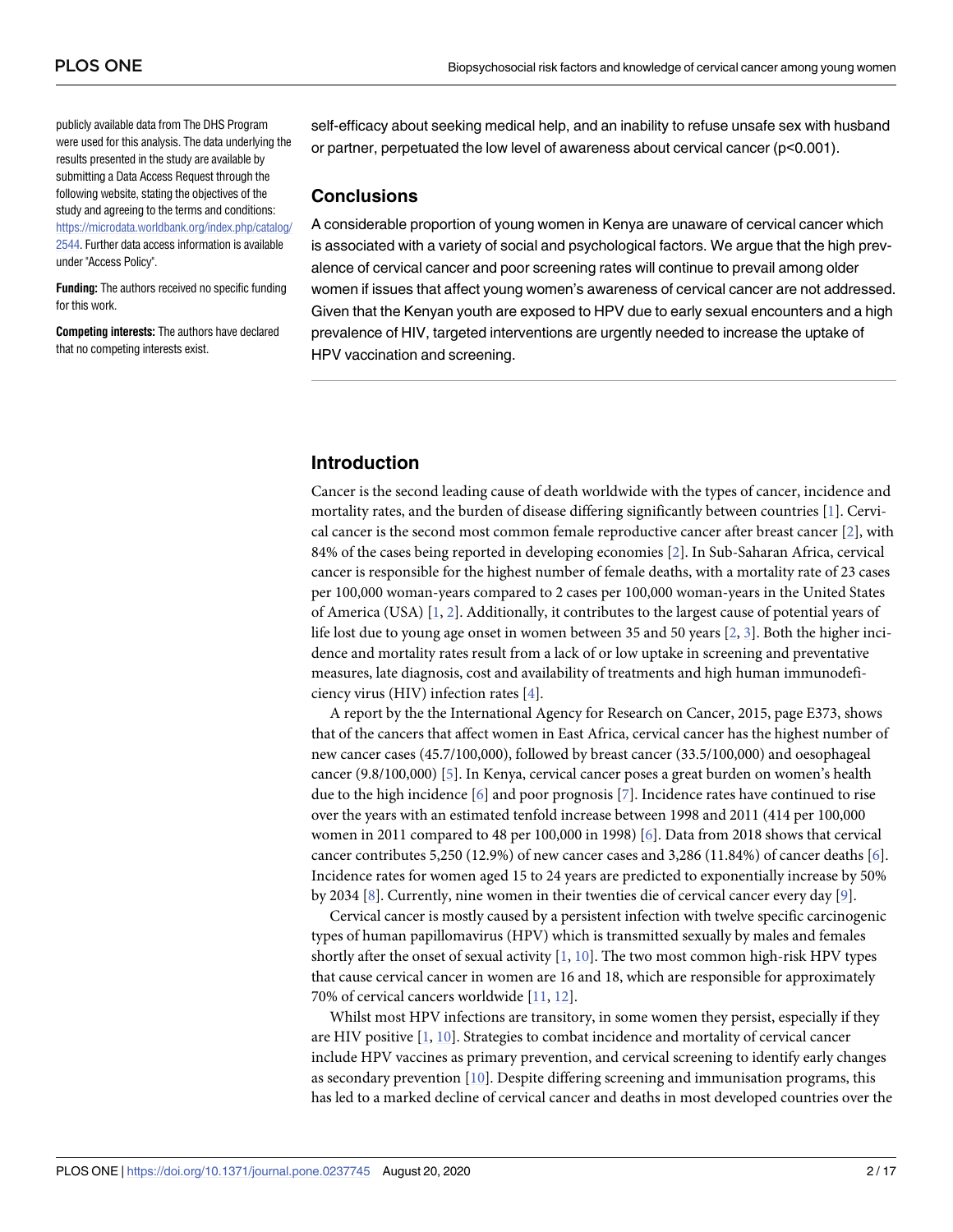<span id="page-3-0"></span>past few decades [\[1,](#page-15-0) [10\]](#page-16-0). Modelling by Hall et al. (2019) [\[13\]](#page-16-0) shows that incidence rates of invasive cervical cancers in Australia will fall by 42 to 51% over the next 15 years [[13](#page-16-0)]. There are some factors, however, that have led to an increase of cervical cancer rates in younger generations of women in some European and African countries, such as changes in sexual behaviours [\[14\]](#page-16-0), parity and age at first birth, use of oral contraceptives and tobacco use [\[15\]](#page-16-0).

Although surveillance programs for cervical cancer for sexually active women and women of reproductive age are in place in Sub-Saharan countries, cervical cancer screening rates have remained relatively low and some of the screening facilities are underutilised [\[16](#page-16-0), [17\]](#page-16-0). Community awareness of cervical cancer in Kenya may have improved after the introduction of cervical cancer screening programs in 2013 (refer to Box 1 for an overview) and HPV vaccination in 2019 in Kenya [\[9](#page-16-0)], but only 14% of women in the reproductive age participate in screening [[18](#page-16-0)] and nearly 50% of women still present with late disease [[7](#page-15-0)]. This leads to twentyfold higher mortality rates in Sub-Saharan women compared to North Africa, Middle East and Europe [\[1\]](#page-15-0).

### Box 1. Cervical cancer prevention in Kenya.

#### Kenyan Cervical Cancer Screening Program [[29\]](#page-17-0)

- Target population is women aged 25–49 years (women between 50–65 years can be screened on individual resources)
- Screening interval is 5 years (2 years of HIV positive)
- Types of screening:
	- a Pap smear in women 25–30 years
	- b HPV testing for women *>*30 years with VIA or VIA/VILI if HPV unavailable (Pap smear if VIA/VILI not possible)
	- c Combined Pap smear and HPV test for HIV positive womenHPV: Cervical swab by health care provider or women herself

VIA and VILI: Visual inspection of the cervix after painting with either with acetic acid (VIA) or Lugol's iodine (VILI). It requires a well-trained health care provider

Pap smear: Scraping cells off the cervix for cytological examination. Requires a laboratory and skilled collectors

# Kenyan HPV Vaccination Program [\[7,](#page-15-0) [28](#page-16-0), [38](#page-17-0)]

- Commenced November 2019
- Administered to 10 year old girls (target population 9–14 years)
- Two doses 6 months apart
- Quadrivalent (*Gardasil*, covers HPV serotypes 6, 11, 16, 18) and bivalent formulations (*Cervarix*, types 16, 18)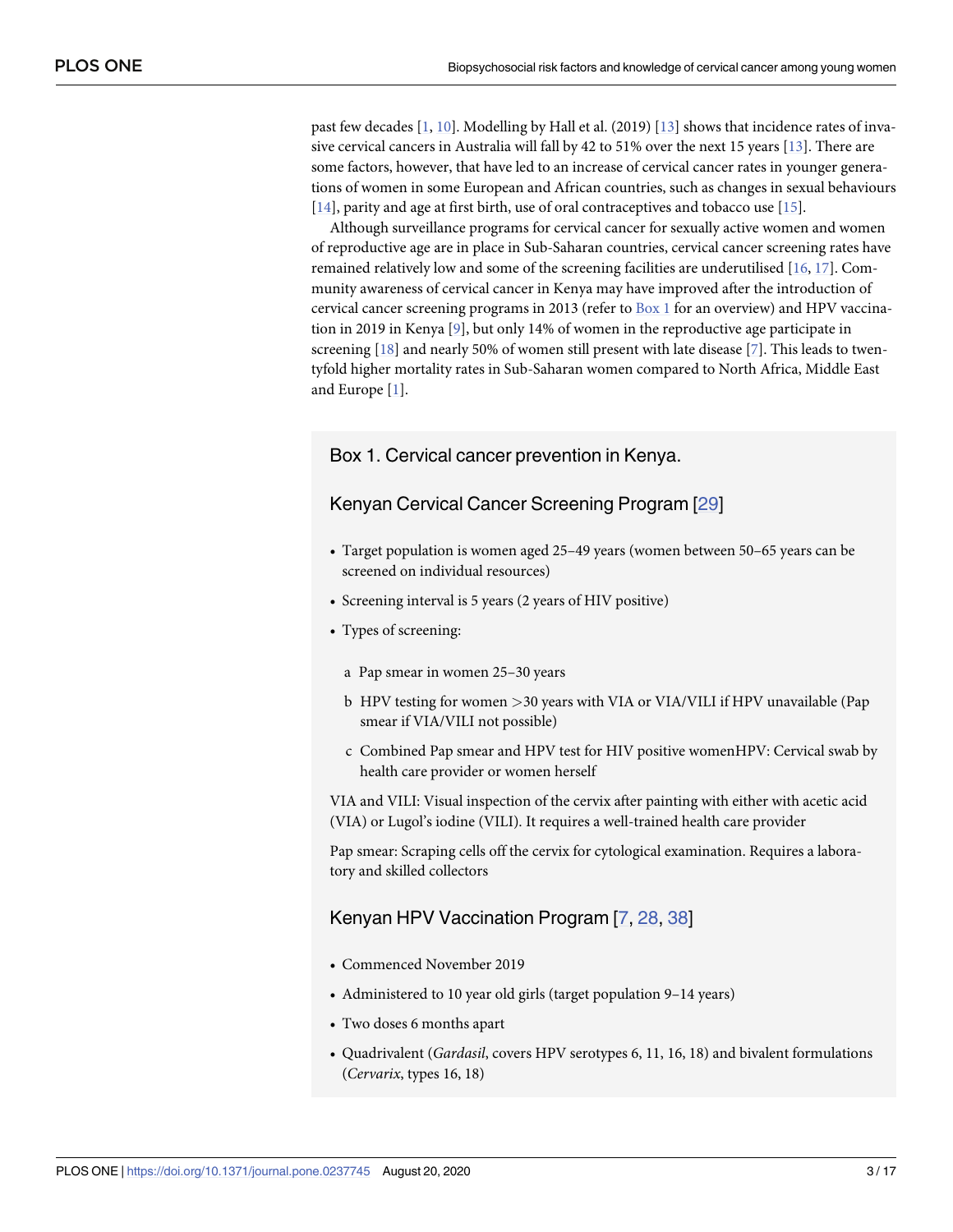<span id="page-4-0"></span>Multifactorial biopsychosocial risks lead women to delay screening and treatment [[19](#page-16-0), [20](#page-16-0)]. Authors of a Kenyan study reported that poverty, lack of confidence in orthodox medicine, and lack of access to health care were the main reasons for poor uptake of cervical cancer services among women with cervical cancer [[19](#page-16-0)]. The World Cancer Report 2020 [\[2](#page-15-0)] outlines further issues, such as a low human development index (HDI) in almost all Sub-Saharan countries, access to anti-cancer drugs and radiation facilities and low physician-to-population ratio.

Understanding all the contextual issues specific to cervical cancer prevention and screening can give insights into various ways policymakers and researchers could address the low uptake and its negative health outcomes. While previous studies on determinants of cervical cancer awareness in Kenya have focused on the provided results for women in the reproductive agegroup (15–49 years)  $[20]$ , and cervical cancer determinants in older women  $[19, 21]$  $[19, 21]$  $[19, 21]$  there are limited population based studies that focus on the issues and needs of younger women in the pre-screening age groups (15–24 years). Similarly, primary HPV vaccination in Kenya has targeted adolescents aged 9–14 years [[22](#page-16-0), [23](#page-16-0)]; hence the 15-24-year-olds are less catered for by programs.

Young women aged 15–24 years, would be an ideal target group for behavioural interventions to prevent cervical cancer in Kenya because of their developmental stage and the fact that most are sexually active [[24](#page-16-0)]. Given that the health care needs of this age group are different from those of older women, it is important to understand the various biopsychosocial risks young women face, and how they shape their views on cervical cancer screening. The findings of this study will inform the development of cervical cancer preventive strategies that are specific to this group as evidence shows that women are less likely to develop cervical cancer when preventive interventions are implemented before the age of 26 [\[25\]](#page-16-0). Our study seeks to untangle and identify factors that contribute to knowledge levels on cervical cancer among this age group. It also builds on the findings of previous studies on cervical cancer in Kenya, and is consistent with the recommended targets of effective cervical cancer prevention such as community mobilisation, outreach, and health education as outlined in chapter 3 of the World Health Organisation (WHO) Comprehensive Cervical Cancer Control Guide [[26](#page-16-0)].

#### **Biopsychosocial risk factor model and cervical cancer awareness**

Our study is guided by Engel's biopsychosocial risk factor model of disease that explains health outcomes as a result of an interaction between biological, social and psychological risk factors [\[27\]](#page-16-0). These factors can either predispose, i.e. expose, a person to disease, or perpetuate, i.e. worsen, poor health outcomes by reducing their self-efficacy to deal with poor health [\[28\]](#page-16-0). An exploration of the predisposing and perpetuating risk factors for disease is key to understanding a person's awareness of a disease, the level of perceived risk to getting the disease, and consequently their treatment seeking behaviours [\[29\]](#page-17-0). The biopsychosocial risk factor model has been instrumental in studies related to determinants of sexual health and risk taking behaviours in young people and their self-efficacy in preventing disease [\[29,](#page-17-0) [30\]](#page-17-0).

The biopsychosocial framework provided the fundamental context in which our study examined predisposing and perpetuating risk factors that impact on young women's awareness of cervical cancer which determine the uptake of screening checks and HPV vaccination [\[31\]](#page-17-0). In applying the model, we included age, parity, and age at first sexual activity as predisposing biological risk factors. The demographic factors wealth index, religion, place of residence, education level, access to health services and resources, and having taken an HIV test were identified as predisposing social risk factors. Perpetuating psychological factors revolved around personal beliefs about HIV and self-efficacy factors such as the ability to refuse unsafe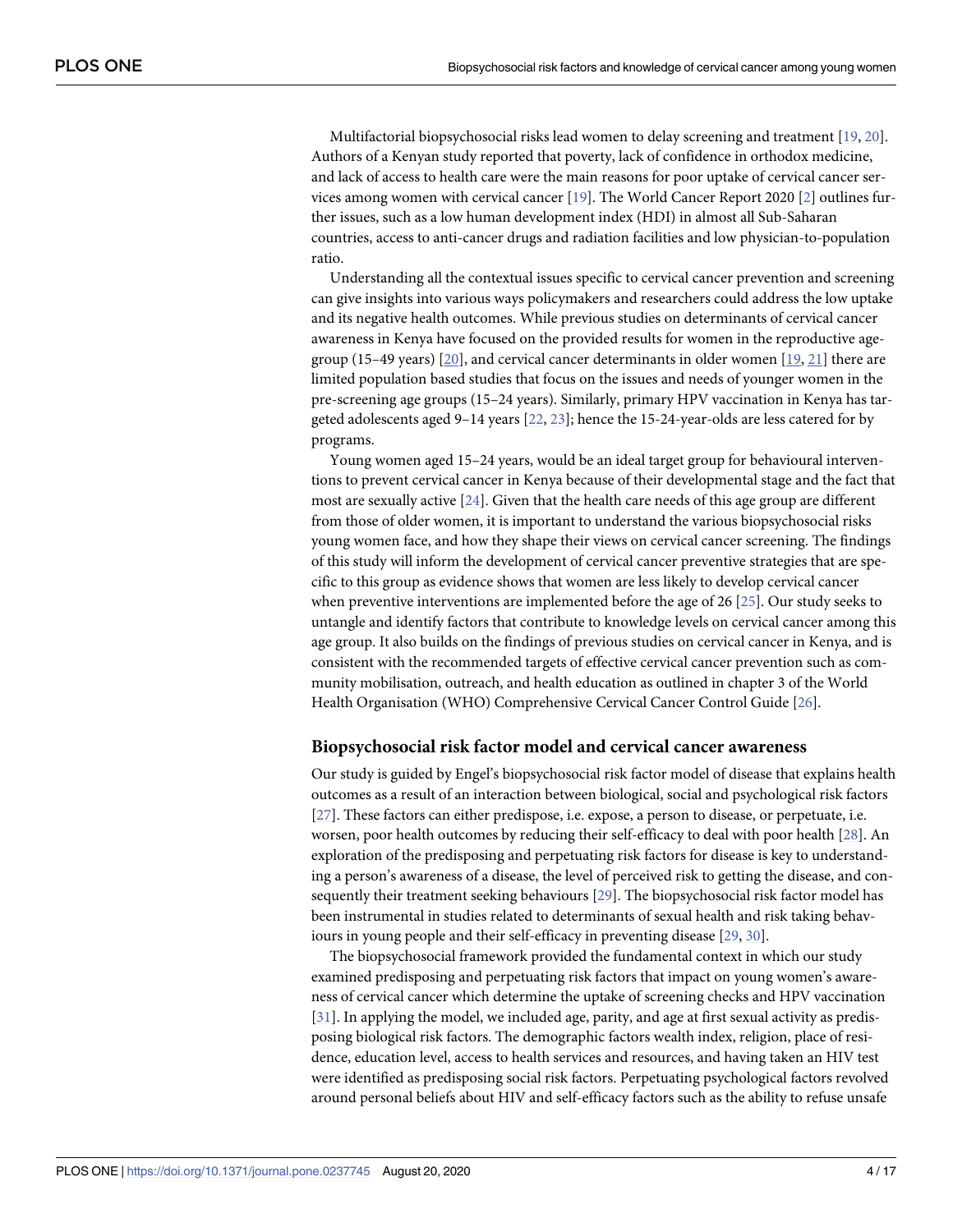<span id="page-5-0"></span>sex, and perceptions about the personal risk to HIV transmission. The perpetuating social attributes were 'seeking permission to attend to own's health, 'knowing where to get condoms', and the frequency of using mainstream media (newspaper/radio/Television) ([Fig](#page-6-0) 1).

Assessment of the biological, social and psychological risk factors that predispose or perpetuate low awareness of cervical cancer among women of the pre-screening age group (15–24 year-old) is important as it sheds light on issues that need to be addressed or strengthened to aid policy makers in designing age appropriate and timely intervention programs to prevent, what some authors called, the "next Sub-Saharan African epidemic" [18 p.203].

## **Materials and methods**

#### **Sample design**

This cross-sectional study used data from the 2014 Kenya Demographic and Health Service (KDHS). These surveys are run in partnership with the USA based DHS Program and the ICF, and the Kenyan Ministry of Health and the National Bureau of Statistics. The KDHS is a nationwide survey with a representative sample of the total population. Samples were drawn from clusters of the 2009 Kenya Population and Housing Census which used a master sampling frame, the Fifth National Sample Survey and Evaluation Programme (NASSEP V). The NASSEP V drew clusters from primary sampling units or enumeration areas (EA) within Kenya's 47 counties which were stratified into urban and rural strata. Demographic and Health Surveys aim to have the best representative sample at national, regional and county levels whilst considering a country's budget and logistics [[32](#page-17-0)]. For the 2014 KDHS, a two-stage cluster sampling procedure was used. At first 1,612 EAs with 995 clusters in rural and 617 in urban areas were selected with equal probability. This number is higher than the usual 300–500 EAs commonly used for a health survey [[32](#page-17-0)]. From these EAs 25 households per cluster were chosen randomly, resulting in a total of 40,300 households [\[18,](#page-16-0) [32\]](#page-17-0). To prevent bias, interviewers visited only the preselected households and were not allowed to replace any household during data collection. Additionally, due to the non-proportional sampling of households from clusters, data has was weighted to be representative.

KDHS ethics approval was granted by the National Commission for Science, Technology and Innovation in Kenya (further details on the ethics process can be obtained from 2014 KDHS report [[33\]](#page-17-0). We were granted permission use the KDHS data to conduct this study by the ICF, a USA based organisation that collaborates with and provides technical assistance to the DHS Program and the Kenya National Bureau of Statistics. The Institutional Review Board (IRB) approved procedures for DHS public-use datasets do not in any way allow respondents, households, or sample communities to be identified. There are no names of individuals or household addresses in the data files. No identifiable information was accessed by the researchers.

#### **Measures**

The 2014 KDHS contains data from household, women, men and children questionnaires. Long women's questionnaires were administered in half of the households and a short version in the other half [\[18\]](#page-16-0). The data used for this study was collected in both versions. Instruments were based on model questionnaires developed by the DHS Program and expanded to meet specific information needs for Kenya. During the development of the questionnaires, consultation meetings were held with various stakeholders to have their input. The same format has been used in previous KDHSs. A total of 14,741 women out of the eligible 15,317 were interviewed, i.e. a response rate of 96%. The age range for the women was 15 to 49 years for the whole sample with 5,392 in the 15 to 24 years bracket. Full details of the questionnaire items can be found in the KHDS report [\[33\]](#page-17-0).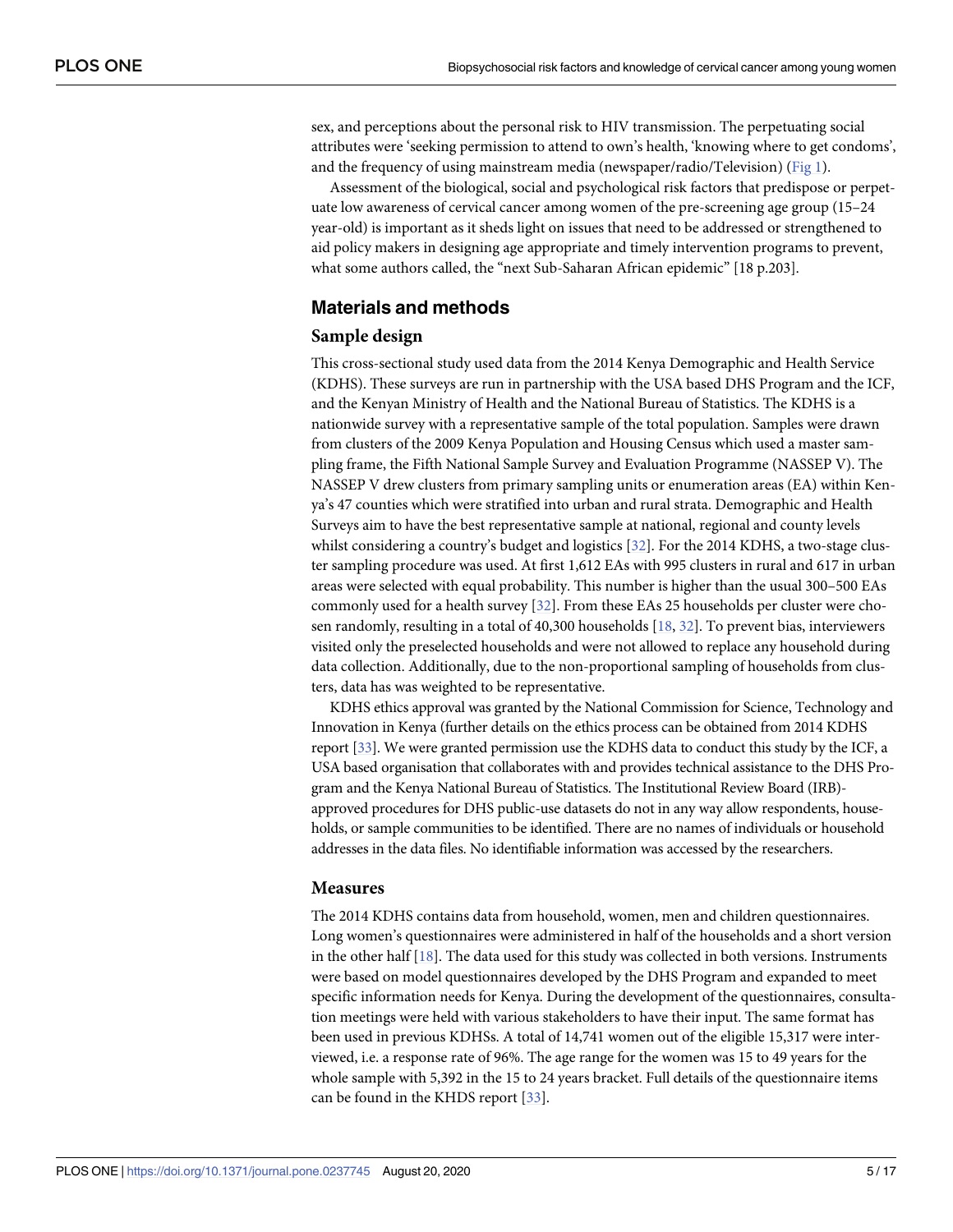<span id="page-6-0"></span>

**[Fig](#page-5-0) 1. Biopsychosocial model of risks to cervical cancer awareness.**

<https://doi.org/10.1371/journal.pone.0237745.g001>

# **Data items and processing**

This study examined the biopsychosocial risk factors for cervical cancer awareness among young women aged 15 to 24 years. This particular age-group was selected because they are in the cervical cancer pre-screening age. Understanding factors that affect their awareness of cervical cancer would be necessary for specific planning of prevention programs for this age-group. Currently, the majority of programs and research in Kenya target adolescents  $(9-14 \text{ years})$  [[34](#page-17-0)] and women of the entire reproductive age-group [\[20](#page-16-0), [21,](#page-16-0) [35](#page-17-0)]. The dependent variable was young women's self-reported awareness of cervical cancer. Within the KDHS questionnaire, the women were asked, 'have you ever heard of cervical cancer?' (No/Yes). The covariates were classified into three levels–biological, social and psychological factors as informed by the conceptual framework. The three levels were grouped into whether the risks were perpetuating or predisposing the young women to limited awareness of cervical cancer. Biological factors were the respondents' age, parity, and age at first sexual activity. The social factors included wealth index, religion, place of residence (urban/rural), education level, distance from a health facility, access to condoms, having taken an HIV test, seeking permission from others to attend a health service, and the frequency of using mass media (newspaper/radio/television). Psychological factors described personal beliefs about HIV ('a healthy looking man can have HIV') and self-efficacy factors, such as the ability to refuse unsafe sex ('a wife can ask a partner or husband to use a condom if they suspect they have a sexually transmitted disease (STI)'), and confidence to seek help ('not wanting to attend a health service alone').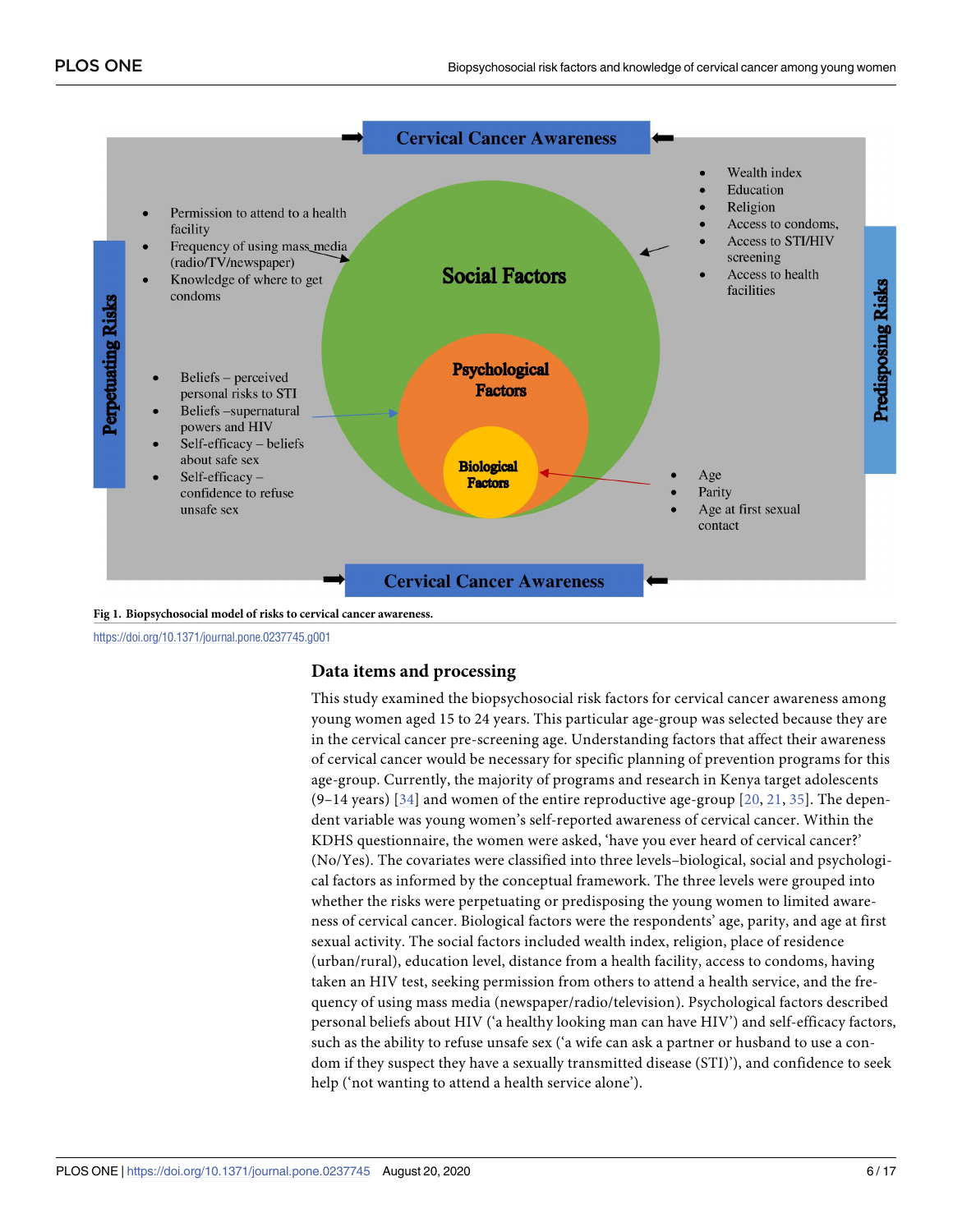#### <span id="page-7-0"></span>**Data analysis**

Since a sub-population of the women's data was used (15–24 years), data was weighted to be representative at the national, regional, and county levels based on women's individual sample weight variable (KDHS variable v005). Both weighted and unweighted data were used to generate frequencies and counts [\(Table](#page-8-0) 1).

We used logistic regression with a complex sample analysis function in SPSS to run bivariate and multivariate analyses. The complex analysis function allows multilevel data modelling for cluster and strata sampling units to avoid bias in the standard errors and parameter estimates [\[36](#page-17-0)]. Complex analysis was done because the KDHS utilised hierarchical sampling where individual respondents are nested within clusters and regions, which violates the assumption of independence of respondents [[36](#page-17-0)].

For model 1 we entered each individual factor into the model separately to assess their effect on awareness of cervical cancer (unadjusted odds ratios). All exposure variables that were significant at  $p \le 0.25$  in model 1 were entered into the multivariate models 2 or 3 (adjusted odds ratio) to identify factors that were independently associated with unawareness of cervical cancer. Model 2 examined the effect of all predisposing factors classified within the biological (3 variables) and social (10 variables) domains of the biopsychosocial model [\(Table](#page-10-0) 2). Model 3 investigated perpetuating social and psychological factors [\(Table](#page-11-0) 3). Findings from the three models are presented using adjusted odds ratios (ORs) and 95% confidence intervals. The level of statistical significance was set at *p <*0.05.

# **Results**

#### **Demographic characteristics**

[Table](#page-8-0) 1 presents descriptive statistics for both the weighted and unweighted sample. Only weighted results are described. About 30% of young women had not heard about cervical cancer, half of the participants were less than 19 years of age, about two thirds were not in a union, i.e. marriage, and 43.6% had had their first sexual encounter before the age of 19 years. Most were protestant Christians (72%); about 60% had never given birth and lived in rural areas. Most of the women had primary or secondary education (87%), and only 10% were covered by health insurance. The majority had taken an HIV test (72%) but only 39% was able to get condoms. Use of mainstream media was reported as listening to the radio (*>*80%) and watching television (53%) at least once a week. The majority of women did not have a problem getting medical help due to distance to the health facility (67%), due to money needed for treatment (79%), getting permission to go the health facility (94%) or going alone to the health facility (88%).

#### **Bivariate and multivariate results**

Results from the bivariate and multivariate logistic regression model for the predisposing and perpetuating risk factors are reported in Tables [2](#page-10-0) and [3](#page-11-0) respectively. Bivariate results informed which variables to include in the multivariate model.

**Predisposing risk factors.** In model 2 we entered both biological and social predisposing variables (factors) with only social predisposing variables showing a stronger association with unawareness of cervical cancer. Women with no education (OR = 24.65, 95% CI [11.66– 52.14]), primary education (OR = 3.28, CI [1.73–6.25]), and secondary education (OR = 7.41, CI [3.83–14.34]) were more likely to be unaware of cervical cancer compared to those with higher education. Other social predictors of cervical cancer unawareness were poverty  $(OR = 1.33, CI [1.08–1.65])$ , 'cannot or do not know how to get a condom'  $(OR = 2.12, CI$  $[1.72-2.61]$ , and 'never been tested for HIV' (OR = 1.44, CI  $[1.17-1.78]$ ). Biological factors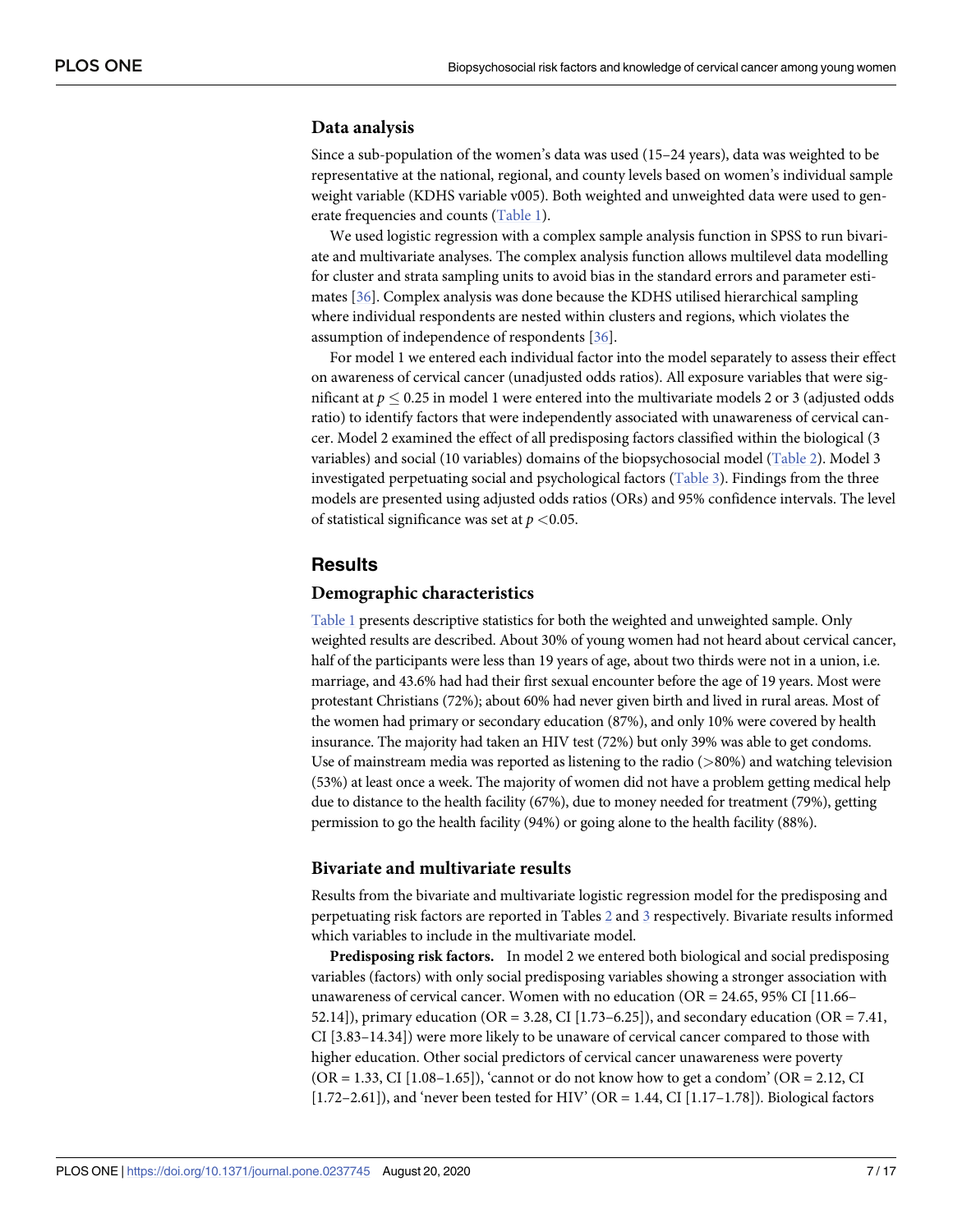<span id="page-8-0"></span>**[Table](#page-7-0) 1. Descriptive characteristics of the key variables (N = 5392).**

| Variable                                                          |                  | Frequency (%) |             |
|-------------------------------------------------------------------|------------------|---------------|-------------|
|                                                                   | Codes            | unweighted    | weighted    |
| Heard of cervical cancer                                          |                  |               |             |
| No                                                                | $\boldsymbol{0}$ | 2081 (38.6)   | 1752 (32.4) |
| Yes                                                               | $\mathbf{1}$     | 3317 (61.4)   | 3655 (67.6) |
| Respondent's current age in years-M (SD)                          |                  | 19.3(2.9)     | 19.4(2.9)   |
| Age in 5-year groups                                              |                  |               |             |
| $15-19$ years                                                     | 1                | 2861 (53)     | 2716 (50.2) |
| $20 - 24$ years                                                   | $\mathbf{2}$     | 2531 (47)     | 2691 (49.8) |
| Type of place of residence                                        |                  |               |             |
| Urban                                                             | 1                | 1956 (36.2)   | 2140 (39.6) |
| Rural                                                             | $\overline{c}$   | 3442 (63.8)   | 3266 (60.4) |
| <b>Highest educational level</b>                                  |                  |               |             |
| No education                                                      | $\boldsymbol{0}$ | 455(8.4)      | 205(3.8)    |
| Primary                                                           | $\mathbf 1$      | 2353 (47.3)   | 2400 (44.4) |
| Secondary                                                         | $\overline{c}$   | 2063 (38.2)   | 2343 (43.3) |
| Higher                                                            | 3                | 327(6.1)      | 458(8.5)    |
| Religion                                                          |                  |               |             |
| Roman Catholic                                                    | 1                | 1066(19.7)    | 1058(19.6)  |
| Protestant/other Christian                                        | $\overline{2}$   | 3478 (64.4)   | 3899 (72.1) |
| Muslim                                                            | 3                | 763 (14.2)    | 364(6.7)    |
| No religion/other                                                 | $\overline{4}$   | 91(1.7)       | 84(1.6)     |
| Wealth index                                                      |                  |               |             |
| Poorer-poorest                                                    | $\mathbf{1}$     | 2391 (44.3)   | 1885 (34.9) |
| Middle                                                            | $\overline{c}$   | 1074 (19.9)   | 1097(20.3)  |
| Richer-richest                                                    | 3                | 1933 (35.8)   | 2424 (44.8) |
| If had a birth                                                    |                  |               |             |
| No birth                                                          | $\boldsymbol{0}$ | 3253(60.3)    | 3276 (60.6) |
| Had at least one birth                                            | $\mathbf{1}$     | 2145 (39.7)   | 2130 (39.4) |
| Covered by health insurance                                       |                  |               |             |
| No                                                                | $\boldsymbol{0}$ | 4952 (91.7)   | 4842 (89.6) |
| Yes                                                               | $\mathbf{1}$     | 445(8.2)      | 565 (10.4)  |
| <b>Current marital status</b>                                     |                  |               |             |
| Never in union                                                    | $\boldsymbol{0}$ | 3368 (62.4)   | 3433 (63.5) |
| Married/has a partner                                             | 1                | 1825 (33.8)   | 1766 (32.7) |
| Widowed/divorced/separated                                        | $\overline{c}$   | 205(3.8)      | 208(3.8)    |
| Age at first sex                                                  |                  |               |             |
| Not had sex                                                       | 0                | 2122 (39.2)   | 2012 (42.3) |
| 19 and below                                                      | $\mathbf{1}$     | 2414 (44.4)   | 2578 (43.6) |
| $20 - 24$                                                         | $\overline{c}$   | 230(4.2)      | 330(6.1)    |
| At first union                                                    | 3                | 627 (12.2)    | 475 (8.0)   |
| Getting medical help for self: getting money needed for treatment |                  |               |             |
| No problem                                                        | $\mathbf{0}$     | 3411 (63.2)   | 3596 (66.5) |
| Big problem                                                       | $\mathbf{1}$     | 1986 (36.8)   | 1808 (33.4) |
| Getting medical help for self: distance to health facility        |                  |               |             |
| No problem                                                        | $\boldsymbol{0}$ | 4102 (76.0)   | 4294 (79.4) |
| Big problem                                                       | 1                | 1295 (24.0)   | 1112 (20.6) |
| Ever been tested for HIV                                          |                  |               |             |

(*Continued*)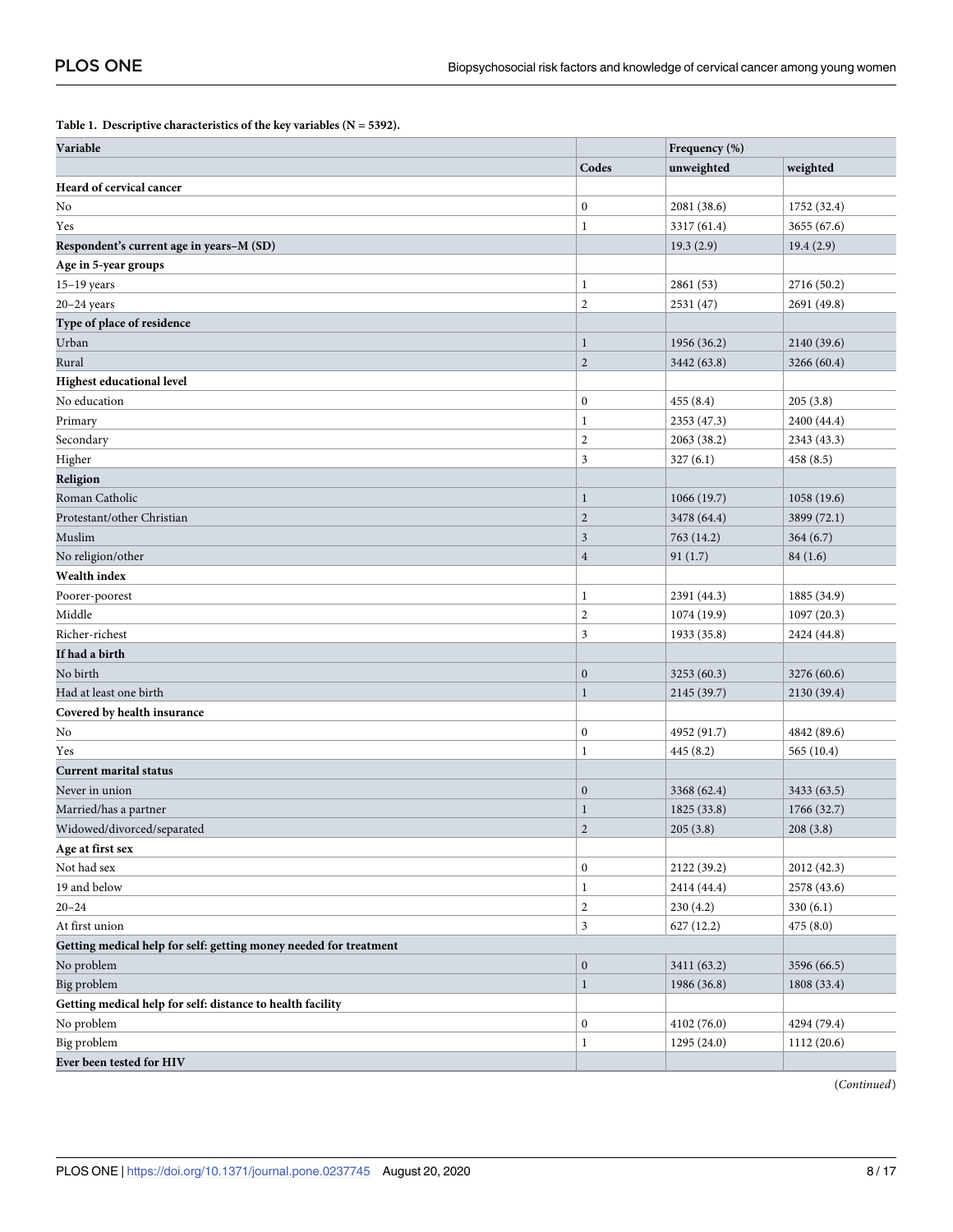**Table 1.** (Continued)

| Variable                                                                                   |                  | Frequency (%) |             |
|--------------------------------------------------------------------------------------------|------------------|---------------|-------------|
|                                                                                            | Codes            | unweighted    | weighted    |
| No                                                                                         | $\mathbf{0}$     | 1656 (30.7)   | 1483 (27.4) |
| Yes                                                                                        | $\mathbf{1}$     | 3730 (69.1)   | 3915 (72.4) |
| Can get a condom                                                                           |                  |               |             |
| No/Don't know                                                                              | $\boldsymbol{0}$ | 3522 (65.2)   | 3287 (60.8) |
| Yes                                                                                        | 1                | 1878 (34.8)   | 2119 (39.2) |
| Frequency of reading newspaper or magazine                                                 |                  |               |             |
| Not at all                                                                                 | $\mathbf{0}$     | 3231 (59.9)   | 3054 (56.5) |
| $<$ Once a week                                                                            | 1                | 1150(21.3)    | 1219 (22.5) |
| At least once a week                                                                       | $\overline{2}$   | 1015(18.8)    | 1132 (20.9) |
| Frequency of listening to radio                                                            |                  |               |             |
| Not at all                                                                                 | $\boldsymbol{0}$ | 1138(21.1)    | 862 (15.9)  |
| < Once a week                                                                              | $\mathbf{1}$     | 777 (14.4)    | 737 (13.6)  |
| At least once a week                                                                       | $\sqrt{2}$       | 3482 (64.5)   | 3808 (70.4) |
| Frequency of watching television                                                           |                  |               |             |
| Not at all                                                                                 | $\boldsymbol{0}$ | 2951 (54.7)   | 2539 (47.0) |
| $<$ Once a week                                                                            | 1                | 803 (14.9)    | 762 (14.1)  |
| At least once a week                                                                       | $\overline{2}$   | 1644(30.5)    | 2105 (38.9) |
| Getting medical help for self: getting permission to go                                    |                  |               |             |
| No problem                                                                                 | $\boldsymbol{0}$ | 4974 (92.1)   | 5048 (93.7) |
| Big problem                                                                                | 1                | 424 (7.9)     | 358 (6.6)   |
| Getting medical help for self: not wanting to go alone                                     |                  |               |             |
| No problem                                                                                 | $\boldsymbol{0}$ | 4662 (86.4)   | 4778 (88.4) |
| Big problem                                                                                | $\mathbf{1}$     | 732 (13.6)    | 624(11.5)   |
| Reduce risk of getting HIV: have 1 sex partner only, who has no other partners             |                  |               |             |
| No/Don't know                                                                              | $\boldsymbol{0}$ | 636 (11.8)    | 515 (9.4)   |
| Yes                                                                                        | 1                | 4762 (88.2)   | 4868 (90.6) |
| A healthy-looking person can have HIV                                                      |                  |               |             |
| No                                                                                         | $\mathbf{0}$     | 758 (14.1)    | 672 (9.0)   |
| Yes                                                                                        | 1                | 4470 (83.6)   | 4868 (90.0) |
| Don't know                                                                                 | 3                | 123(2.3)      | 104(1.0)    |
| Wife justified asking husband to use condom if he has a sexually transmitted disease (STI) |                  |               |             |
| No/Don't know                                                                              | $\boldsymbol{0}$ | 705 (13.1)    | 489 (9.1)   |
| Yes                                                                                        | 1                | 4414 (81.8)   | 4702 (87.0) |
| Can get HIV by witchcraft or supernatural means                                            |                  |               |             |
| No                                                                                         | $\mathbf{0}$     | 4918 (91.1)   | 5071 (93.8) |
| Yes/Don't know                                                                             | $\mathbf{1}$     | 480 (8.9)     | 335(6.2)    |
| Respondent can ask partner to use a condom                                                 |                  |               |             |
| No/Don't know/Depends                                                                      | $\boldsymbol{0}$ | 4109 (76.1)   | 4030 (74.5) |
| Yes                                                                                        | $\mathbf{1}$     | 1280 (23.9)   | 1377(25.5)  |

<https://doi.org/10.1371/journal.pone.0237745.t001>

such as age group, parity or age at first sex did not have an effect on awareness of cervical cancer.

**Perpetuating risk factors.** [Table](#page-11-0) 3 shows the effect of perpetuating factors on cervical cancer awareness. After controlling for perpetuating social and psychological factors in model 3, almost all of the social and psychological factors had an impact on the level of awareness of cervical cancer among young women. Social factors that worsened awareness of cervical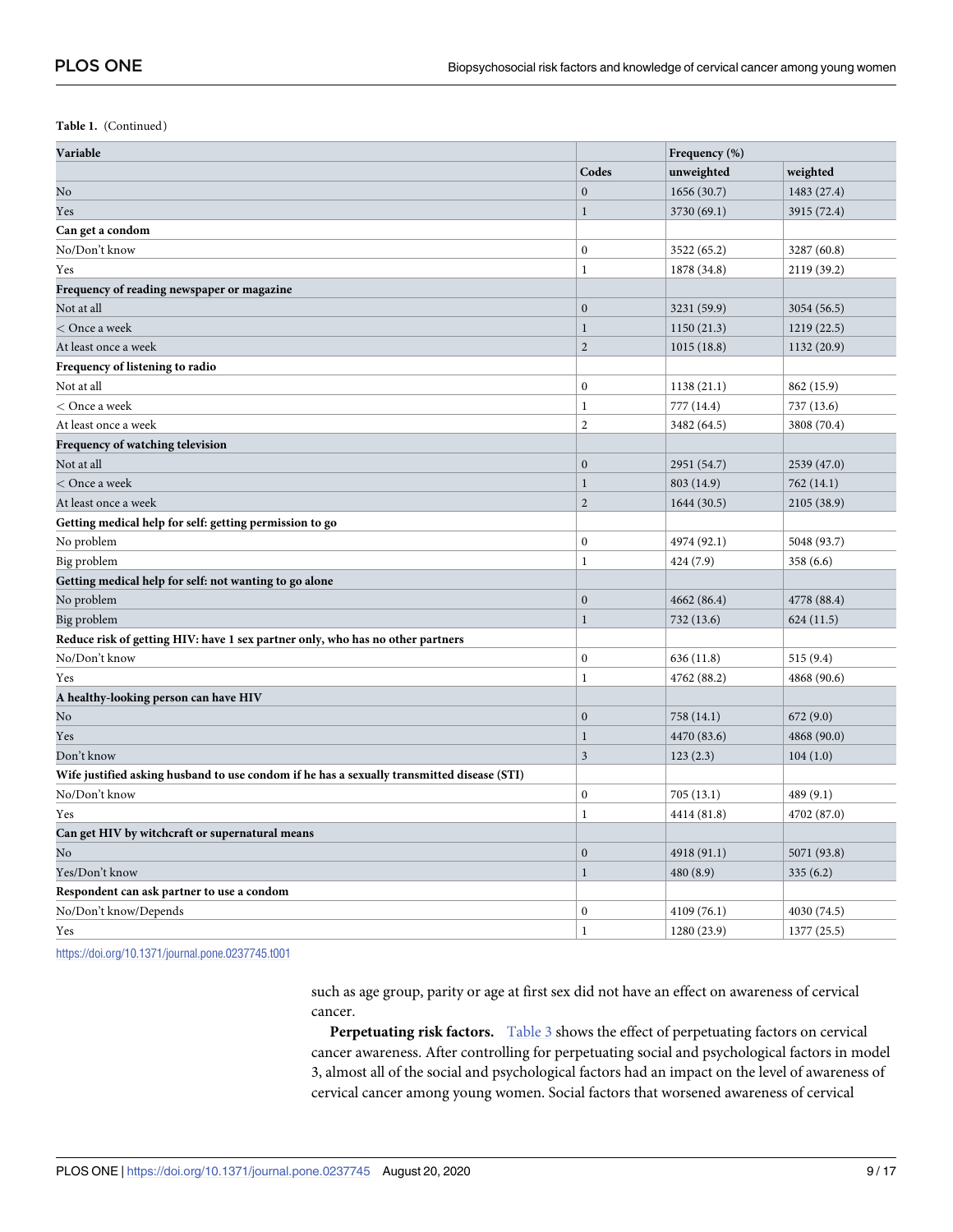| Variable                                                                               |                        |                      |  |  |
|----------------------------------------------------------------------------------------|------------------------|----------------------|--|--|
|                                                                                        | Unadjusted OR (95% CI) | Adjusted OR (95% CI) |  |  |
| Predisposing biological factors                                                        |                        |                      |  |  |
| Age in 5-year groups (Ref: 20-24)                                                      |                        |                      |  |  |
| $15-19$ years                                                                          | $2.15(1.86-2.32)$      | $1(0.69-1.45)$       |  |  |
| If had a birth (Ref: No birth)                                                         |                        |                      |  |  |
| Had at least one birth                                                                 | $1.33(1.13 - 1.56)$    | $1(0.69-1.45)$       |  |  |
| Age at first sex (Ref: At first union)                                                 |                        |                      |  |  |
| Not had sex                                                                            | $1.06(0.80-1.39)$      | $0.88(0.59-1.32)$    |  |  |
| 19 and below                                                                           | $0.51(0.39 - 0.67)$    | $0.76(0.54-1.08)$    |  |  |
| $20 - 24$                                                                              | $0.15(0.08-2.72)$      | $0.55(0.28-1.06)$    |  |  |
| Predisposing social factors                                                            |                        |                      |  |  |
| Type of place of residence (Ref: Urban)                                                |                        |                      |  |  |
| Rural                                                                                  | $2.14(1.79-2.56)$      | $1.14(0.93 - 1.40)$  |  |  |
| Highest educational level (Ref: Higher)                                                |                        |                      |  |  |
| No education                                                                           | 77.22 (38.33–155.59)   | 24.65 (11.66–52.14)  |  |  |
| Primary                                                                                | 15.65 (8.45-29.01)     | 7.41 (3.83–14.34)    |  |  |
| Secondary                                                                              | $5.95(3.22 - 10.98)$   | $3.28(1.73 - 6.25)$  |  |  |
| Religion (Ref: No religion/other)                                                      |                        |                      |  |  |
| Roman Catholic                                                                         | $0.47(0.28 - 0.79)$    | $0.76(0.43 - 1.32)$  |  |  |
| Protestant/other Christian                                                             | $0.47(0.28 - 0.78)$    | $0.77(0.46 - 1.34)$  |  |  |
| Muslim                                                                                 | $1.51(0.87-2.62)$      | $1.43(0.79-2.58)$    |  |  |
| Wealth index (Ref: Richer-Richest)                                                     |                        |                      |  |  |
| Poorer-poorest                                                                         | $2.87(2.39-3.44)$      | $1.33(1.08-1.65)$    |  |  |
| Middle                                                                                 | $1.54(1.31-2.04)$      | $1.14(0.90-1.44)$    |  |  |
| Covered by health insurance (Ref: Yes)                                                 |                        |                      |  |  |
| No                                                                                     | $2.52(1.76-3.61)$      | $1.30(0.90-1.87)$    |  |  |
| Current marital status (Ref: Widowed/divorced/separated)                               |                        |                      |  |  |
| Never in union                                                                         | $1.27(0.84 - 1.93)$    | $1.32(0.78 - 2.23)$  |  |  |
| Married/has a partner                                                                  | $0.96(0.62 - 1.49)$    | $1.06(0.64-1.75)$    |  |  |
| Getting medical help for self: getting money needed for treatment (Ref: No<br>problem) |                        |                      |  |  |
| Big problem                                                                            | $1.46(1.25-1.71)$      | $0.99(0.83 - 1.19)$  |  |  |
| Getting medical help for self: distance to health facility (Ref: No problem)           |                        |                      |  |  |
| Big problem                                                                            | $1.94(1.65-2.29)$      | $1.50(1.11-2.03)$    |  |  |
| Can get a condom (Ref: Yes)                                                            |                        |                      |  |  |
| No/Don't know                                                                          | $3.36(2.82 - 4.01)$    | $2.12(1.72 - 2.61)$  |  |  |
| Ever been tested for HIV (Ref: Yes)                                                    |                        |                      |  |  |
| No                                                                                     | $2.66(2.27-3.13)$      | $1.44(1.17-1.78)$    |  |  |

<span id="page-10-0"></span>**[Table](#page-7-0) 2. Adjusted and unadjusted odds ratios of predisposing factors of unawareness of cervical cancer among young women aged 15–24 years.**

Factors and covariates used in the computation are fixed for all variables in the table: Age in 5-year groups = 20–24; If had a birth = No birth; Age at first sex = At first union; Type of place of residence = Urban; Highest educational level = Higher; Religion = No religion/other; Wealth index = Richer-Richest; Covered by health insurance = Yes; Current marital status = Widowed/divorced/separated; Getting medical help for self: getting money needed for treatment = No problem; Getting medical help for self: distance to health facility = No problem; Can get a condom = Yes; Ever been tested for HIV = Yes.

OR = Odds Ratio; (Ref.) = Reference Category; CI = confidence intervals.

<https://doi.org/10.1371/journal.pone.0237745.t002>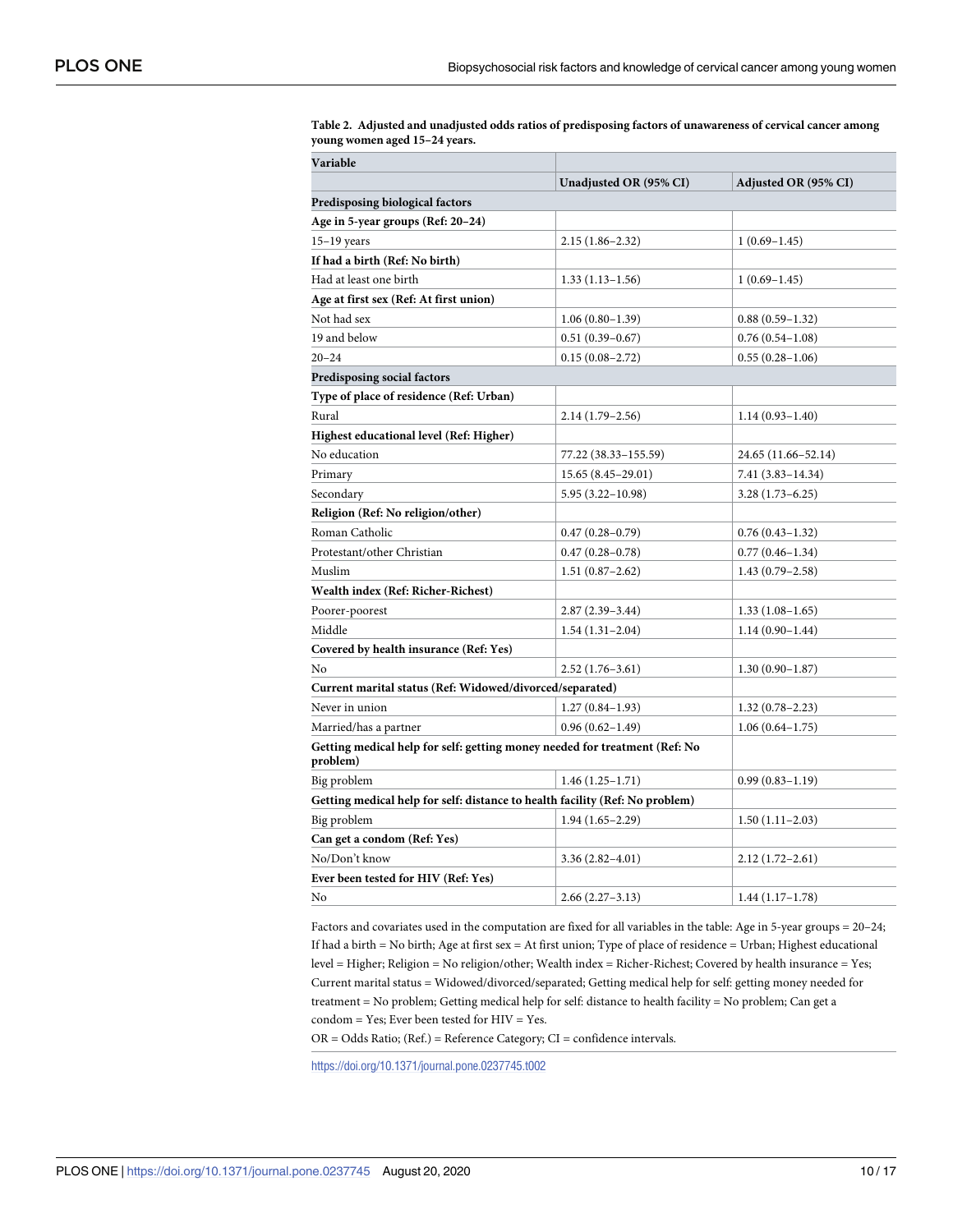|                                                                                              | Heard of cervical cancer (Ref: Yes) |                                   |  |  |  |  |
|----------------------------------------------------------------------------------------------|-------------------------------------|-----------------------------------|--|--|--|--|
| Variable                                                                                     | unadjusted OR (95%<br>CI            | <b>Adjusted OR (95%</b><br>$CI$ ) |  |  |  |  |
| Perpetuating Social factors                                                                  |                                     |                                   |  |  |  |  |
| Getting medical help for self: getting permission to go (Ref: No problem)                    |                                     |                                   |  |  |  |  |
| Big problem                                                                                  | $1.96(1.50-2.57)$                   | $1.32(0.97-1.79)$                 |  |  |  |  |
| Frequency of reading newspaper or magazine (Ref: At least once a<br>week)                    |                                     |                                   |  |  |  |  |
| Not at all                                                                                   | $2.72(2.19-3.39)$                   | $2.03(1.60-2.59)$                 |  |  |  |  |
| Less than once a week                                                                        | $1.53(1.18-1.99)$                   | $1.38(1.04-1.83)$                 |  |  |  |  |
| Frequency of listening to the radio (Ref: At least once a week)                              |                                     |                                   |  |  |  |  |
| Not at all                                                                                   | $2.69(2.21-3.28)$                   | $1.55(1.23 - 1.90)$               |  |  |  |  |
| Less than once a week                                                                        | $1.83(1.49-2.25)$                   | $1.44(1.15-1.79)$                 |  |  |  |  |
| Frequency of watching television (Ref: At least once a week)                                 |                                     |                                   |  |  |  |  |
| Not at all                                                                                   | $3.04(2.54-3.64)$                   | $2.04(1.68 - 2.48)$               |  |  |  |  |
| Less than once a week                                                                        | $1.63(1.25-2.11)$                   | $1.33(0.99 - 1.79)$               |  |  |  |  |
| A healthy-looking person can have HIV (Ref: Yes)                                             |                                     |                                   |  |  |  |  |
| No                                                                                           | $2.42(1.96-2.99)$                   | $1.74(1.40-2.18)$                 |  |  |  |  |
| Don't know                                                                                   | $6.85(3.95-11.86)$                  | $2.61(1.52 - 4.47)$               |  |  |  |  |
| Perpetuating Psychological Factors                                                           |                                     |                                   |  |  |  |  |
| Getting medical help for self: not wanting to go alone (Ref: No<br>problem)                  |                                     |                                   |  |  |  |  |
| Big problem                                                                                  | $1.78(1.44 - 2.20)$                 | $1.30(1.01-1.69)$                 |  |  |  |  |
| Reduce risk of getting HIV: have 1 sex partner only, who has no<br>other partners (Ref: Yes) |                                     |                                   |  |  |  |  |
| No/Don't know                                                                                | $2.44(1.97-3.04)$                   | $1.51(1.18-1.94)$                 |  |  |  |  |
| Wife justified asking husband to use condom if he has STI (Ref: Yes)                         |                                     |                                   |  |  |  |  |
| No/Don't know                                                                                | $4.25(3.47 - 5.20)$                 | $2.68(2.14-3.35)$                 |  |  |  |  |
| Can get HIV by witchcraft or supernatural means (Ref: No)                                    |                                     |                                   |  |  |  |  |
| Yes                                                                                          | $2.55(1.92 - 3.38)$                 | $1.49(1.09-2.03)$                 |  |  |  |  |
| Respondent can ask partner to use a condom (Ref: Yes)                                        |                                     |                                   |  |  |  |  |
| No/Don't know/depends                                                                        | $1.64(1.36-1.97)$                   | $1.48(1.22 - 1.80)$               |  |  |  |  |

<span id="page-11-0"></span>**[Table](#page-7-0) 3. Adjusted and unadjusted odds ratios of perpetuating factors on awareness of cervical cancer among young women aged 15–24 years.**

Factors and covariates used in the computation are fixed for all the variables in the table: Getting medical help for self: getting permission to go = No problem; Frequency of reading newspaper or magazine = At least once a week; Frequency of listening to radio = At least once a week; Frequency of watching television = At least once a week; A healthy looking person can have HIV = Yes; Getting medical help for self: not wanting to go alone = No problem; Wife justified asking husband to use condom if he has STI = Yes; Can get HIV by witchcraft or supernatural means = No; Respondent can ask partner to use a condom = Yes.

OR = Odds Ratio; (Ref.) = Reference Categories;; CI = confidence intervals

<https://doi.org/10.1371/journal.pone.0237745.t003>

cancer were a reduced frequency or not using mass media. Women who never read a newspaper (OR = 1.55, CI [1.23–1.90]) or less than once a week (OR = 1.44, CI [1.15–1.79]) were almost one and half times more likely to be unaware of cervical cancer compared to women who read the paper at least once a week. Similarly, those who did not listen to the radio or watch television, were significantly more likely to be unaware of cervical cancer ( $p \le 0.001$ ).

Psychological factors such as confidence to seek medical help alone, and beliefs and practices related to the personal risk of getting HIV were significantly associated with unawareness of cervical cancer. Young women who found it a big problem to seek medical help alone were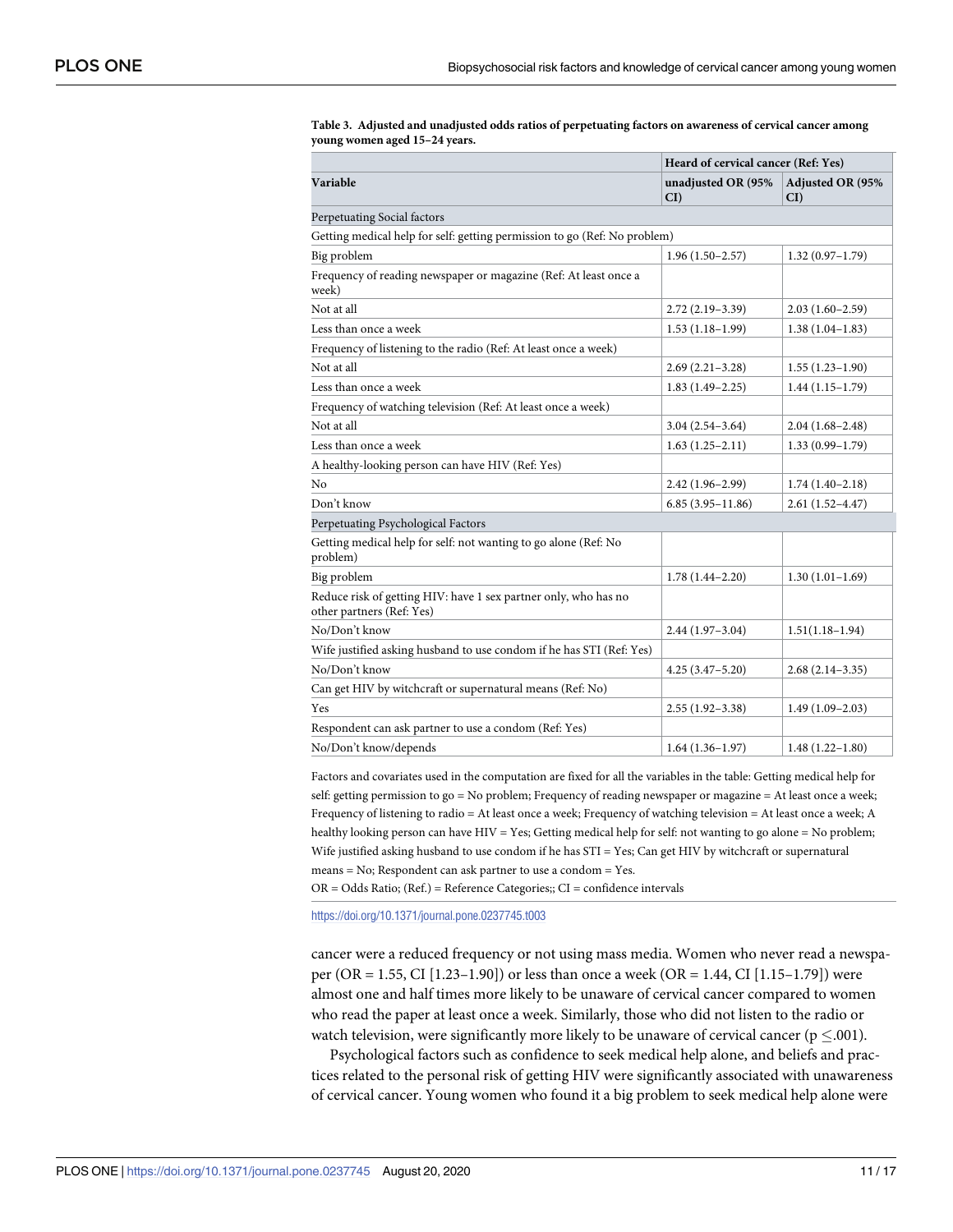<span id="page-12-0"></span>1.3 times more likely to be unaware of cervical cancer (OR = 1.30, CI [1.01–1.69]) compared to those with no problem. Similarly, those who felt a wife is not justified to ask a husband to use a condom if he has an STI or reported they had no confidence to ask their partner to use a condom were significantly more likely to be unaware of cervical cancer compared to those who had the confidence to refuse unsafe sex ( $p \le 0.001$ ). Women who were unaware that a healthylooking man could have HIV were at least 1.7 times more likely to be unaware of cervical cancer compared to those who were aware of such a risk (OR = 1.74, CI [1.40–2.18]). Perceived personal reduced risk to HIV when their partner has other partners ( $OR = 1.51$ , CI [1.18– 1.94]), and the belief that HIV can be acquired through supernatural means (OR = 1.49, CI [1.09–2.03]) significantly predicted unawareness of cervical cancer.

## **Discussion**

A significant proportion (32.4%) of young women in our study had never heard of cervical cancer. This is higher than those reported by authors of two previous Kenyan studies which were (20%) [[13](#page-16-0)] and 24% [[14](#page-16-0)] respectively. This difference is likely to due to differences in the age of the participants. The lack of cervical cancer knowledge reported in our study is similar to a Tanzanian study (30.9%) [[34](#page-17-0)] and lower than the results from a Nigerian study (42.7%) [\[4](#page-15-0)]. The Tanzanian data was based on a 2011–12 survey, whereas the Nigerian sample was of high school students from 13 to 25 years, surveyed in 2018. There is ample evidence linking the lack of awareness of cervical cancer among young women in Sub-Saharan Africa to low uptake of cervical cancer prevention services, such as HPV vaccination and cancer screening [\[20,](#page-16-0) [37,](#page-17-0) [38\]](#page-17-0), which leads to presentations of advanced cervical cancer and late treatment [[11](#page-16-0), [23\]](#page-16-0). In fact, even if there was an awareness of cervical cancer as the KDHS data indicates (76.2% of women 15–49 years), over 80% had never been screened [[20](#page-16-0)]. Our study cohort was below the age of eligibility for screening as the Kenyan program is for women 25 to 49 years (refer to  $Box 1$  $Box 1$ ). We hypothesised that predisposing and perpetuating biological, psychological and social risks factors would predict the level of cervical cancer awareness among the young women in our study sample.

#### **Predisposing factors**

The predisposing social factors, such as lack of education, poverty, no access to condoms, or never having taken an HIV test (27.4%) significantly increased the odds of having low levels of awareness about cervical cancer. These findings were similar to those by Kangmennaang et al. [\[20\]](#page-16-0), who used the KDHS data but looked at the whole female cohort. While age and a higher parity increased cervical cancer knowledge in their study [[20](#page-16-0)], biological factors such as age, parity and age at first sexual contact had no significant impact on the young women in our study. About 35% of the participants had a wealth index of 'poor to poorest'. According to a report by the World Bank, over one third of the Kenyan population live below the international poverty line of US\$1.90 per day [[39](#page-17-0)].

Two main factors stand out–the education level and the ability to access condoms. Over 90% of the participants achieved a secondary level or less with about half completing only primary education. Almost two thirds (60.8%) did not know where to get condoms. The latter, together with the fact that about 44% of women have their first sexual encounter below the age of 19, is quite concerning.

#### **Perpetuating factors**

Perpetuating social and psychological risk factors were varied and have also been previously reported in Kenya and Nigeria studies [[4,](#page-15-0) [17,](#page-16-0) [20\]](#page-16-0). Poor evaluations of personal risk to HIV and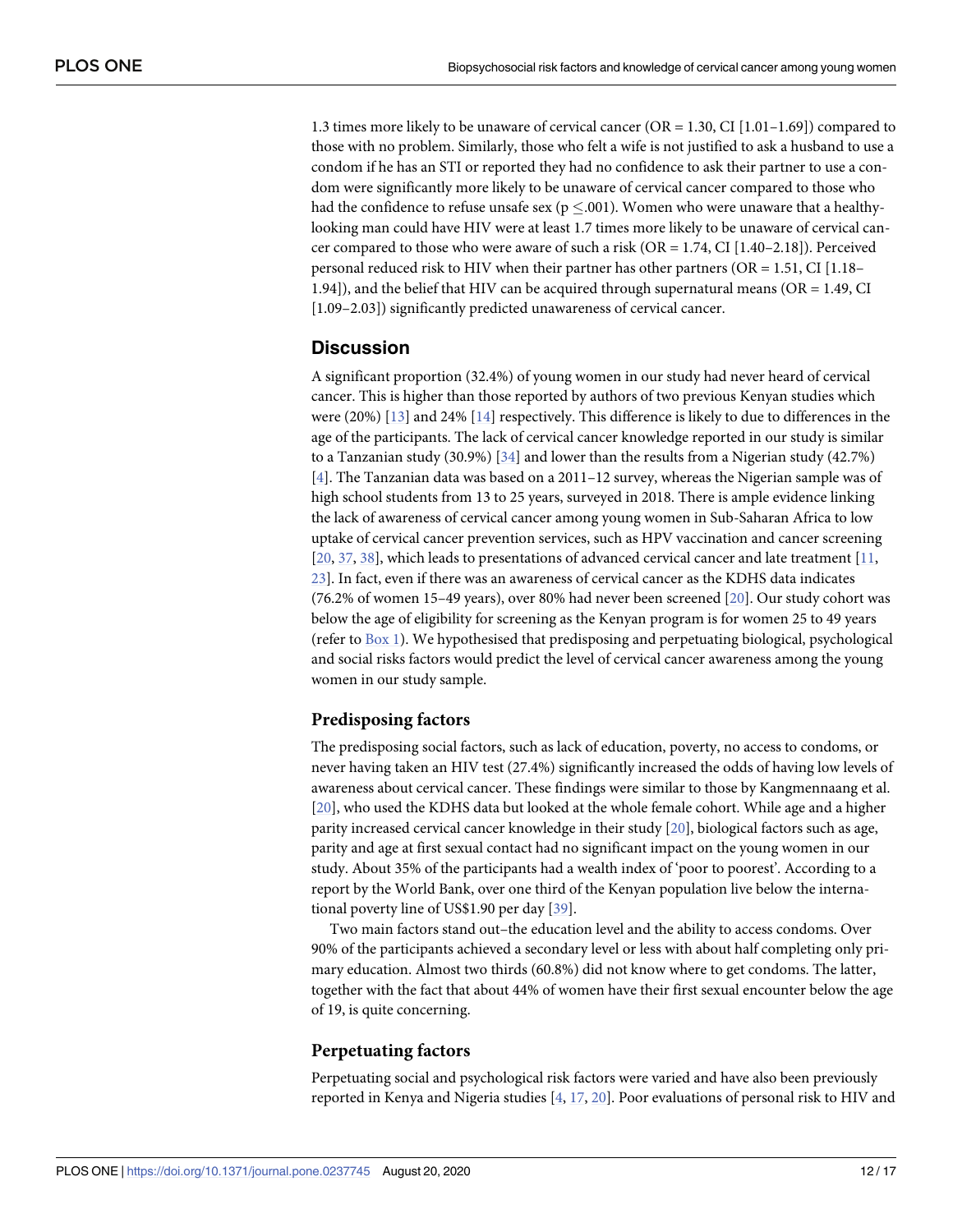<span id="page-13-0"></span>low self-efficacy about seeking medical help increased the odds for low awareness. However, just like in other studies in Kenya  $[19, 20, 35]$  $[19, 20, 35]$  $[19, 20, 35]$  $[19, 20, 35]$  $[19, 20, 35]$ , health literacy determined by access to mass media, such as radio, television and newspapers, has a significant impact on knowledge levels of cervical cancer. The lower the engagement and access, the higher the odds for low awareness. The major challenges faced by women are limited access to media (ownership of radio, television, etc.) and poor literacy related to lower economic status [[40](#page-17-0)].

An interesting finding, which is different from the results of previous studies done in Kenya was the fact that the majority of young women (87%) felt that they were justified to ask their partners with an STI to use a condom, but only 25% thought they actually could demand it. The low self-efficacy in women with regards to safe sex practices predicted higher levels of unawareness of cervical cancer. Behavioural issues related to self-efficacy, such as the inability to refuse unsafe sex, is a significant determinant of cervical cancer awareness for this agegroup. Self-efficacy with regards to cervical cancer prevention among Kenyan women has not been extensively explored due to a lack of population-based studies. A qualitative study by Ngugi et al. [[21](#page-16-0)] on factors affecting uptake of cervical cancer screening in Kenya reported self-efficacy in relation to attendance of screening among older women only [\[21\]](#page-16-0). To our knowledge, this is the first study in Kenya to identify a significant association between self-efficacy and awareness of cervical cancer.

Some younger women were also reluctant to attend health care facilities on their own and had issues with distance, availability and affordability. Gender inequality plays a major role in power dynamics within a household and ultimately affects how women access screening and other prevention programs for cervical cancer [\[20\]](#page-16-0).

#### **Prevention of cervical cancer**

Based on our findings of various predisposing and perpetuating factors within a biopsychosocial framework, there are a range of strategies that could help with reducing the current and future burden of cervical cancer in Kenya. The most efficient prevention of cervical cancer is the HPV vaccination, followed by HPV screening and cytology [\[13\]](#page-16-0). HPV vaccination commenced in Kenya in 2019 with the initial aim to target 800,000 ten-year-old girls [[9](#page-16-0)]. Kivuti-Bitok et al. (2014) assessed the impact of vaccination and screening on cervical cancer rates in Kenya [[41](#page-17-0)]. They found that a secondary vaccination, i.e. targeting women up to 44 years of age who missed the primary vaccination for girls who are not yet sexually active (9–12 years), was the most important intervention, accounting for a more than 50% reduction in incidence rates [[41\]](#page-17-0). This would necessitate education campaigns to make all women aware, a roll-out strategy for those secondary immunisations, and the financial ability to do so. With the introduction of the"100% transition policy" by the Kenyan government for all primary school students to attend high school, prevention programs targeting 15 to 24-year-olds could easily be rolled out through high schools and colleges [[40](#page-17-0)].

Additionally, screening needs to be available for those who have not been vaccinated to allow early diagnosis and treatment. HPV testing is the gold standard for screening but is not always possible to conduct due to financial and logistical reasons [[1,](#page-15-0) [41\]](#page-17-0). Other challenges that lead to low uptake screening services include fear of being diagnosed with the disease, long distance to the health facility, and shame of undergoing a vaginal examination [\[26\]](#page-16-0). Thus, service providers, policymakers and researchers need to consider these issues when planning cancer preventive interventions. Kenya's screening program reflects this by offering alternatives to HPV-based screening (refer to [Box](#page-3-0) 1) [\[42\]](#page-17-0). An additional consideration is that an HPV sampling can be done by the woman herself, which might increase the uptake of screening [\[1](#page-15-0)]. This might particularly be the case for women with low self-efficacy and gender equity.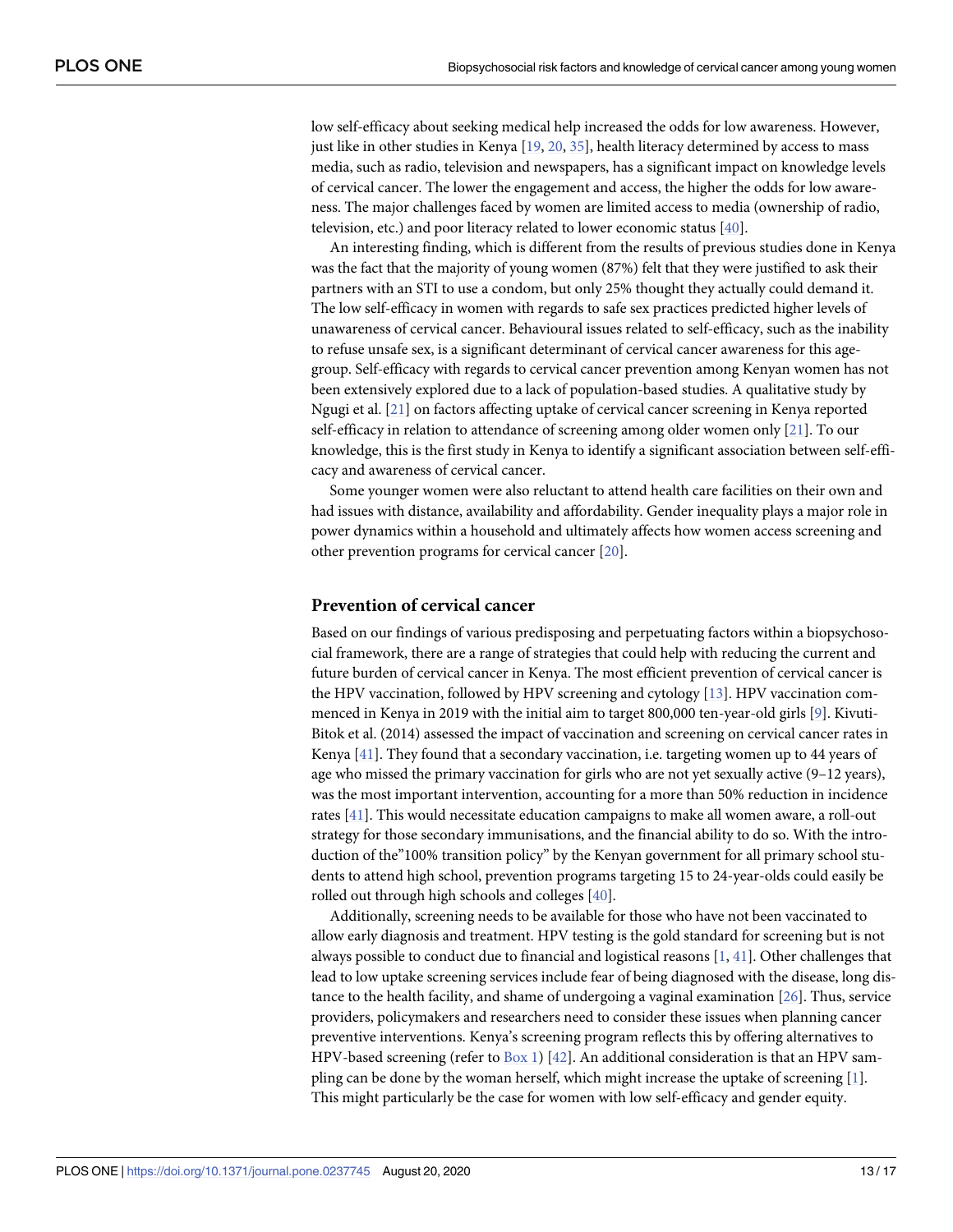<span id="page-14-0"></span>While our study targeted the 15 to 24 year-old young women, the other two Kenyan studies targeted women of the whole reproductive age group (15–49 years) [[13](#page-16-0), [14](#page-16-0)]. Future studies in Kenya should assess the levels of knowledge of cervical cancer among women aged between 25 to 49 years, as this is the recommended age group for cervical cancer screening programs.

Comprehensive community based cervical cancer awareness campaigns are needed in order to reach out to young women of lower socioeconomic status. Some studies suggested empowering and equipping local health care providers in health centres and dispensaries [\[43\]](#page-17-0), and school teachers [\[44\]](#page-17-0) to pass on the message. The authors argued that the majority of girls and women obtained cervical cancer information from health care providers during other related health visits, and from teachers in the local schools [[43](#page-17-0), [44](#page-17-0)]. This has been very successful in HIV education and prevention as almost three-quarters of the young women had been tested for HIV, and only a small percentage had low awareness of their risk for infection. Perhaps HPV and HIV campaigns should be linked, starting at an early age.

Additionally, the role of mobile phone messaging in delivering health promotion messages to young women should be explored. Although a report by Wesolowski, et al. in 2012 on mobile phone usage in Kenya showed that individuals who did not use a phone at all were primarily female (81%) and had no education (40%), the study also indicated that there was some level of mobile phone ownership in every level of income bracket with at least 20% in the lowest, i.e. individuals with incomes less than a 1,000 Kenyan shillings (about \$10 per month) [\[45\]](#page-17-0). It is also plausible that with lower costs and easier availability, the amount of mobile and smartphones will have increased substantially since then.

Self-efficacy is an indication of one's ability and confidence to exert control over their motivation, behaviour, and social environment [\[46](#page-17-0)]. Young women who were unable to refuse unsafe sex with their partner or husband, or to seek medical help without the help of others had poor knowledge of cervical cancer. Empowerment of women through education, business and employment opportunities can lead to women participating in decision making on issues that affect their health [\[47](#page-17-0)]. Additionally, policies that seek to empower women financially, and those that offer monetary subsidies or free treatment to young women of lower socioeconomic status are warranted. Addressing gender and culturally related barriers to access health services and obtain health-related items, such as condoms, are also key factors in reducing the level of cervical cancer unawareness. Considering that older women, especially those with several births, are already more aware of cervical cancer and screening this could also mean that mothers should play a more significant role in educating their daughters and accompanying them to health care facilities.

Finally, cervical cancer prevention campaigns targeting men are needed, given that culturally they are entrusted with the decision making on issues that affect women's health [[48](#page-17-0)].

#### **Limitations**

We assessed the effect of biological factors of age, parity and age at first sexual contact but did not investigate other clinically relevant factors such as HIV status that are associated with increased prevalence of cervical cancer [[49\]](#page-17-0). Our study did, however, use the variable of 'ever completing an HIV test' to assess awareness of cervical cancer. A population-based data of HIV status of young women in this sample was not available from the KDHS. Furthermore, our study was not able to establish a causal relationship between biopsychosocial risk factors and unawareness of cervical cancer among young women due to the cross-sectional nature of the data.

#### **Conclusion**

The findings of our study underscore the importance of government, non-governmental organisations, health institutions, schools and community leaders to work together to identify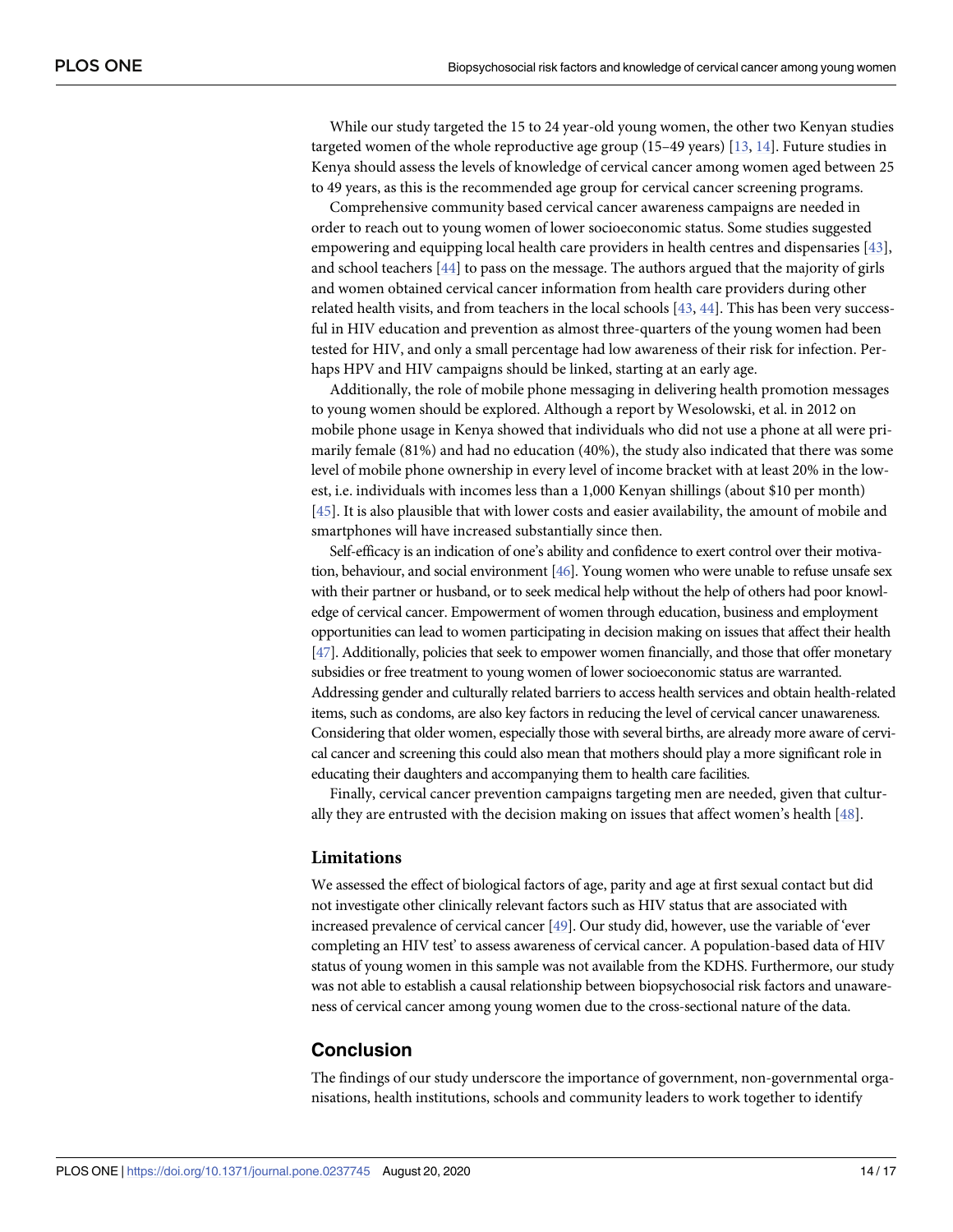<span id="page-15-0"></span>feasible educational programs that target women at risk of being unaware of cervical cancer. Increasing cervical cancer knowledge among young women is a critical step towards improving the uptake of cervical cancer prevention services. Qualitative studies are also warranted to better understand factors that influence awareness of cervical cancer and to identify culturally appropriate interventions that can increase the uptake of preventative measures.

# **Supporting information**

**S1 [File.](http://www.plosone.org/article/fetchSingleRepresentation.action?uri=info:doi/10.1371/journal.pone.0237745.s001) ICF authority letter.** (PDF)

**S2 [File.](http://www.plosone.org/article/fetchSingleRepresentation.action?uri=info:doi/10.1371/journal.pone.0237745.s002) Investigators authority letter.** (PDF)

# **Author Contributions**

**Conceptualization:** Irene Ngune, Fatch Kalembo, Barbara Loessl, Lucy W. Kivuti-Bitok.

**Data curation:** Irene Ngune, Fatch Kalembo, Barbara Loessl, Lucy W. Kivuti-Bitok.

**Formal analysis:** Irene Ngune, Fatch Kalembo, Barbara Loessl, Lucy W. Kivuti-Bitok.

**Investigation:** Irene Ngune, Fatch Kalembo, Barbara Loessl, Lucy W. Kivuti-Bitok.

**Methodology:** Irene Ngune, Fatch Kalembo, Barbara Loessl, Lucy W. Kivuti-Bitok.

**Resources:** Irene Ngune, Fatch Kalembo, Barbara Loessl, Lucy W. Kivuti-Bitok.

**Validation:** Irene Ngune, Fatch Kalembo, Barbara Loessl, Lucy W. Kivuti-Bitok.

**Visualization:** Irene Ngune, Fatch Kalembo, Barbara Loessl, Lucy W. Kivuti-Bitok.

**Writing – original draft:** Irene Ngune, Fatch Kalembo, Barbara Loessl, Lucy W. Kivuti-Bitok.

**Writing – review & editing:** Irene Ngune, Fatch Kalembo, Barbara Loessl, Lucy W. Kivuti-Bitok.

#### **References**

- **[1](#page-2-0).** Wild CP, Weiderpass E, Stewart BW, editors. World cancer report: Cancer research for cancer prevention [9]. Lyon, France: International Agency for Research on Cancer; 2020 [cited 2020 March 10]. Available from: <http://publications.iarc.fr/586>.
- **[2](#page-2-0).** World Health Organisation. Human papillomavirus (HPV) and cervical cancer 2019 [cited 2020 24 Mar]. Available from: [https://www.who.int/en/news-room/fact-sheets/detail/human-papillomavirus-\(hpv\)-and](https://www.who.int/en/news-room/fact-sheets/detail/human-papillomavirus-(hpv)-and-cervical-cancer)[cervical-cancer](https://www.who.int/en/news-room/fact-sheets/detail/human-papillomavirus-(hpv)-and-cervical-cancer).
- **[3](#page-2-0).** Walraven G. Prevention of cervical cancer in Africa: A daunting task? African Journal of Reproductive Health. 2003; 7(2):7–12. PMID: [14677294](http://www.ncbi.nlm.nih.gov/pubmed/14677294)
- **[4](#page-2-0).** Ifediora CO, Azuike EC. Knowledge and attitudes about cervical cancer and its prevention among female secondary school students in Nigeria. Tropical Medicine & International Health. 2018; 23 (7):714–23.
- **[5](#page-2-0).** Ferlay J, Soerjomataram I, Dikshit R, Eser S, Mathers C, Rebelo M, et al. Cancer incidence and mortality worldwide: Sources, methods and major patterns in GLOBOCAN 2012. International Journal of Cancer. 2015; 136(5):E359–E86. <https://doi.org/10.1002/ijc.29210> PMID: [25220842](http://www.ncbi.nlm.nih.gov/pubmed/25220842)
- **[6](#page-2-0).** Kenya fact sheet -Globocan 2018 [9]. International Agency for Cancer Research, World Health Organisation; 2019 [cited 2020 March 10]. Available from: [https://gco.iarc.fr/today/data/factsheets/](https://gco.iarc.fr/today/data/factsheets/populations/404-kenya-fact-sheets.pdf) [populations/404-kenya-fact-sheets.pdf.](https://gco.iarc.fr/today/data/factsheets/populations/404-kenya-fact-sheets.pdf)
- **[7](#page-2-0).** Donkor A, Lathlean J, Wiafe S, Vanderpuye V, Fenlon D, Yarney J, et al. Factors contributing to late presentation of breast cancer in Africa: A systematic literature review. Archives of Medicine. 2015; 8  $(2.2):1-10.$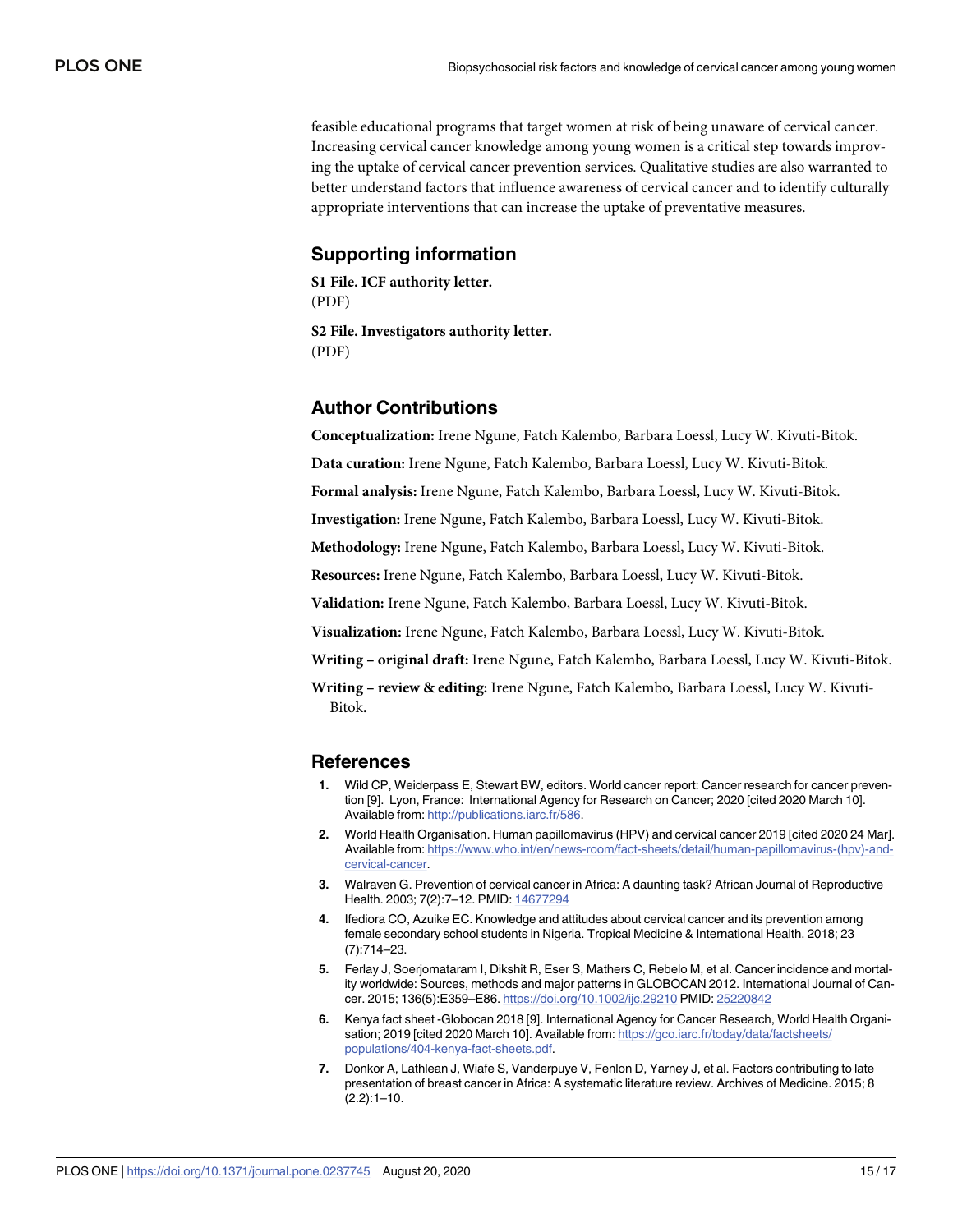- <span id="page-16-0"></span>**[8](#page-2-0).** Kivuti-Bitok LW, Pokhariyal GP, McDonnell G, Abdul R. A Mathematical Model of Cervical Cancer in Kenya. International Journal of Science and Research (IJSR). 2015; 4(2).
- **[9](#page-2-0).** Ministry of Health Kenya [Internet]. Government Government to roll out HPV vaccine to prevent cervical cancer next month. 2019 [cited 2020 Apr 23]. Available from: [http://www.health.go.ke/government-to](http://www.health.go.ke/government-to-roll-out-hpv-vaccine-to-prevent-cervical-cancer-next-month-nairobi-kenya-wednesday-october-2-2019/)[roll-out-hpv-vaccine-to-prevent-cervical-cancer-next-month-nairobi-kenya-wednesday-october-2-2019/](http://www.health.go.ke/government-to-roll-out-hpv-vaccine-to-prevent-cervical-cancer-next-month-nairobi-kenya-wednesday-october-2-2019/) .
- **[10](#page-2-0).** Chan CK, Aimagambetova G, Ukybassova T, Kongrtay K, Azizan A. Human papillomavirus infection and cervical cancer: epidemiology, screening, and vaccination–review of current pespectives. Journal of Oncol. 2019; 2019:1–11. <https://doi.org/10.1155/2019/3257939> PMID: [31687023](http://www.ncbi.nlm.nih.gov/pubmed/31687023)
- **[11](#page-2-0).** WHO. Human Papillomavirus 2020 [cited 2020 10-07-2020]. Available from: [https://www.who.int/](https://www.who.int/biologicals/areas/human_papillomavirus/en/) [biologicals/areas/human\\_papillomavirus/en/.](https://www.who.int/biologicals/areas/human_papillomavirus/en/)
- **[12](#page-2-0).** Wild C, Weilderpass E., Stewart B. World Cancer Report: Cancer Research for Cancer: Human Papilloma Virus Chapter 2.2, page 63. International Agency for Research on Cancer, 2020.
- **[13](#page-3-0).** Hall MT, Simms KT, Lew JB, Smith MA, Brotherton JM, Saville M, et al. The projected timeframe until cervical cancer elimination in Australia: a modelling study. Lancet Public Health. 2019; 4(1):e19–27. [https://doi.org/10.1016/S2468-2667\(18\)30183-X](https://doi.org/10.1016/S2468-2667(18)30183-X) PMID: [30291040](http://www.ncbi.nlm.nih.gov/pubmed/30291040)
- **[14](#page-3-0).** Wild C, Weilderpass E., Stewart B. World Cancer Report: Cancer Research for Cancer: Etiology: Human Papilloma Virus Chapter 5.2, page 317. International Agency for Research on Cancer, 2020.
- **[15](#page-3-0).** Wild C, Weilderpass E., Stewart B. World Cancer Report: Global trends in cancer incidence and mortality, Chapter 1.2, page 31. International Agency for Research on Cancer, 2020.
- **[16](#page-3-0).** Vermandere H, Naanyu V, Degomme O, Michielsen K. Implementation of an HPV vaccination program in Eldoret, Kenya: results from a qualitative assessment by key stakeholders. BMC Public Health. 2015; 15(1):875. <https://doi.org/10.1186/s12889-015-2219-y> PMID: [26358701](http://www.ncbi.nlm.nih.gov/pubmed/26358701)
- **[17](#page-3-0).** Ministry of Public Health and Sanitation, Ministry of Medical Services. National Cancer Control Strategy 2011–2016 [9]. Nairobi: The Ministries; 2011 [cited 2019 Oct 30]. Available from: [http://www.ipcrc.net/](http://www.ipcrc.net/pdfs/Kenya-National-Cancer-Control-strategy.pdf) [pdfs/Kenya-National-Cancer-Control-strategy.pdf](http://www.ipcrc.net/pdfs/Kenya-National-Cancer-Control-strategy.pdf)
- **[18](#page-3-0).** Kenya Bureau of Statistics. DHS Program. Kenya demographic and health survey 2014 [9]. Nairobi: The Bureau; 2015 [cited 2019 Oct 30]. Available from: <https://dhsprogram.com/pubs/pdf/fr308/fr308.pdf>
- **[19](#page-4-0).** Gatumo M, Gacheri S, Sayed A-R, Scheibe A. Women's knowledge and attitudes related to cervical cancer and cervical cancer screening in Isiolo and Tharaka Nithi counties, Kenya: A cross-sectional study. BMC cancer. 2018; 18(1):745. <https://doi.org/10.1186/s12885-018-4642-9> PMID: [30021564](http://www.ncbi.nlm.nih.gov/pubmed/30021564)
- **[20](#page-4-0).** Kangmennaang J, Onyango EO, Luginaah I, Elliott SJ. The next Sub Saharan African epidemic? A case study of the determinants of cervical cancer knowledge and screening in Kenya. Soc Sci Med. 2018; 197:203–12. Epub 2017/12/19. <https://doi.org/10.1016/j.socscimed.2017.12.013> PMID: [29253722](http://www.ncbi.nlm.nih.gov/pubmed/29253722)
- **[21](#page-4-0).** Ngugi CW, Boga H, Muigai AW, Wanzala P, Mbithi JN. Factors affecting uptake of cervical cancer early detection measures among women in Thika, Kenya. Health Care Women Int. 2012; 33(7):595–613. <https://doi.org/10.1080/07399332.2011.646367> PMID: [22681745](http://www.ncbi.nlm.nih.gov/pubmed/22681745)
- **[22](#page-4-0).** Mugo NR, Eckert L, Magaret AS, Cheng A, Mwaniki L, Ngure K, et al. Quadrivalent HPV vaccine in HIV-1-infected early adolescent girls and boys in Kenya: Month 7 and 12 post vaccine immunogenicity and correlation with immune status. Vaccine. 2018; 36(46):7025–32. [https://doi.org/10.1016/j.vaccine.2018.](https://doi.org/10.1016/j.vaccine.2018.09.059) [09.059](https://doi.org/10.1016/j.vaccine.2018.09.059) PMID: [30297124](http://www.ncbi.nlm.nih.gov/pubmed/30297124)
- **[23](#page-4-0).** Mabeya H, Menon S, Weyers S, Naanyu V, Mwaliko E, Kirop E, et al. Uptake of three doses of HPV vaccine by primary school girls in Eldoret, Kenya a prospective cohort study in a malaria endemic setting. BMC Cancer. 2018; 18(1). <https://doi.org/10.1186/s12885-018-4382-x> PMID: [29751793](http://www.ncbi.nlm.nih.gov/pubmed/29751793)
- **[24](#page-4-0).** Okigbo CC, Speizer IS. Determinants of Sexual Activity and Pregnancy among Unmarried Young Women in Urban Kenya: A Cross-Sectional Study. PloS one. 2015; 10(6):e0129286-e. [https://doi.org/](https://doi.org/10.1371/journal.pone.0129286) [10.1371/journal.pone.0129286](https://doi.org/10.1371/journal.pone.0129286) PMID: [26047505](http://www.ncbi.nlm.nih.gov/pubmed/26047505)
- **[25](#page-4-0).** Castle PE, Fetterman B, Akhtar I, Husain M, Gold MA, Guido R, et al. Age-appropriate use of human papillomavirus vaccines in the U.S. Gynecologic Oncology. 2009; 114(2):365–9. [https://doi.org/10.](https://doi.org/10.1016/j.ygyno.2009.04.035) [1016/j.ygyno.2009.04.035](https://doi.org/10.1016/j.ygyno.2009.04.035) PMID: [19464729](http://www.ncbi.nlm.nih.gov/pubmed/19464729)
- **[26](#page-4-0).** WHO. Comprehensive cervical cancer control: A guide to essential practice– 2nd ed, Chapter 3 page 81–100. Geneva, Switzerland: 2014 Contract No.: ISBN 978 92 4 1548953.
- **[27](#page-4-0).** Bolton D. The biopsychosocial model 40 years on. In: Bolton D, Gillett G, editors. The biopsychosocial model of health and disease: new philosophical and scientific developments. Cham (Germany): Springer International Publishing; 2019. p. 1–43.
- **[28](#page-3-0).** Lievesley K, Rimes KA, Chalder T. A review of the predisposing, precipitating and perpetuating factors in Chronic Fatigue Syndrome in children and adolescents. Clin Psychol Rev. 2014; 34(3):233–48. <https://doi.org/10.1016/j.cpr.2014.02.002> PMID: [24632047](http://www.ncbi.nlm.nih.gov/pubmed/24632047)